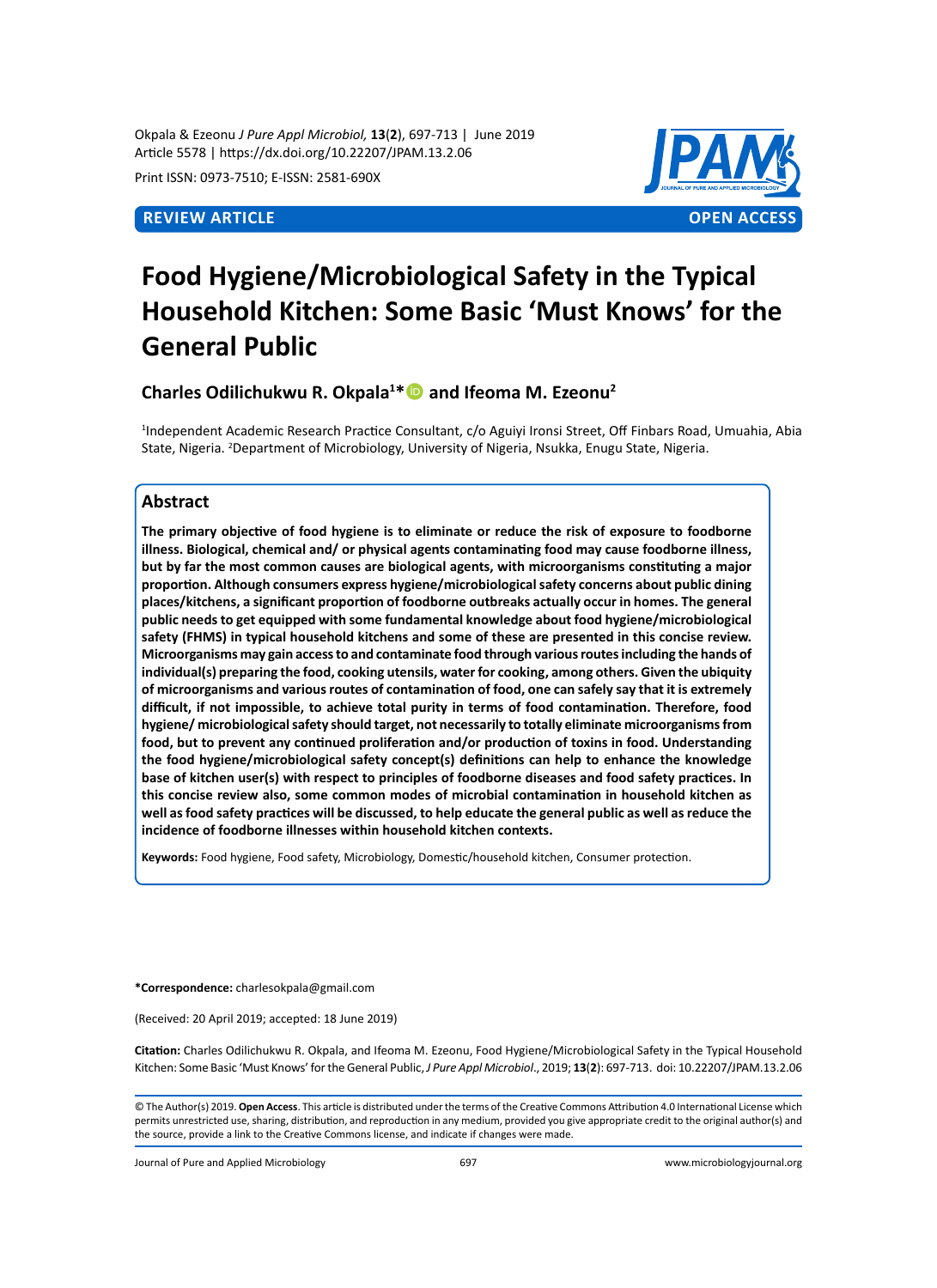#### **INTRODUCTION**

The domestic/household kitchen has always been associated with food preparation, and largely extends to both consumption and storage. A typical kitchen comprises of various gadgets and appliances, ranging from small items such as spoons, knives and cutting boards to large appliances such as microwave ovens, dishwashers and cookers. And potentially, how complete a kitchen typically is would largely depend on the household's economic status. Regardless of how equipped a typical household kitchen may appear to be, it is most likely that the level of food safety awareness, knowledge and practice of a given kitchen user might directly associate with the hygiene situation of a given kitchen. Besides, there are some basic food hygiene/ microbiological safety (FHMS) concept definitions that all kitchen users should possess. By having so, they (kitchen users) will become equipped with some useful knowledge base to help build-up their capacity to actualize, realize and sustain a healthy kitchen environment. Keeping the components of household kitchen at top-notch hygiene condition is very essential because such practice would help consolidate kitchen users' efforts in implementing the microbiological safety at all food preparation/ storage stages. And by achieving such feat, the microbiological safety of a food dished out from a (typical) household kitchen can be considered as consumer protected and safe. Clearly, consumers are very useful candidates within their kitchen environment contexts given their capacity to prevent the incidence as well as spread of foodborne diseases/illnesses.

The primary purpose of food hygiene is to eliminate or reduce the risk of (human) exposure to foodborne illness. This, and with respect to household kitchen environment, can be achieved when kitchen users have acquired some thorough knowledge and understanding of kitchen components and its associated microbial hygiene/safety, coupled with some basic principles of food hygiene /microbiological safety. Therefore, activities within the kitchen should be such that adhere to good food safety attitudes and practices. For example, Hazard Analysis and Critical Control Points (HACCP) recognized by Food and Agricultural Organization (FAO) of the United Nations, European Commission, Australian and New Zealand Food Authority and World Health Organization (WHO) are already becoming increasingly popular in developing countries as a tool that ensures food safety<sup>1</sup>. Although many consumers have often expressed concern about restaurant kitchens and public dining places, there is evidence of statistics that show a significant number of all foodborne outbreaks actually occur in homes. According to the most current Centre for Disease Control (CDC) surveillance report, in 2016 alone, there were 76 outbreaks (10%) and 895 reported cases of illness (7%) in the United States, which were attributed to food prepared in private homes<sup>2</sup>. On the other hand, the European Food Safety Authority (EFSA) indicated the most reported setting for foodborne disease outbreaks were registered as 'household/domestic kitchen' (in 2013)<sup>3</sup>.

Whilst home kitchens are well known to serve, not only as storage place(s), but also as multipurpose areas, consumers have a critical key role to play in the prevention of foodborne disease incidence. Besides, the different sources from which microorganisms can be transferred to food are well known. These include: the hands, body fluids or clothing worn by individual preparing the food; unclean kitchen utensils, unclean water for cooking, house pets, etc. Any living or non-living thing found in the kitchen, which may harbor microorganisms that can be transferred to food at any stage of preparation, may serve as a source of contamination. Indeed, contamination of food by microorganisms can occur in any of several stages of food preparation, from raw food and ingredients, the cooking or preparation process up to handling and storage of the cooked food.

• Contamination of raw food and ingredients: Many raw foods including vegetables, tubers, roots, which are grown in the soil, are naturally contaminated by microorganisms in the soil and even after washing, cells of such microorganisms remain on the raw food. Fruits on trees contain deposits of microbial cells and spores from the air. Raw foods from animal sources, such as meats and milk are contaminated with microorganisms from the animals' skin and intestines during slaughter and milking, respectively.

Contamination during cooking: Contamination during cooking occurs when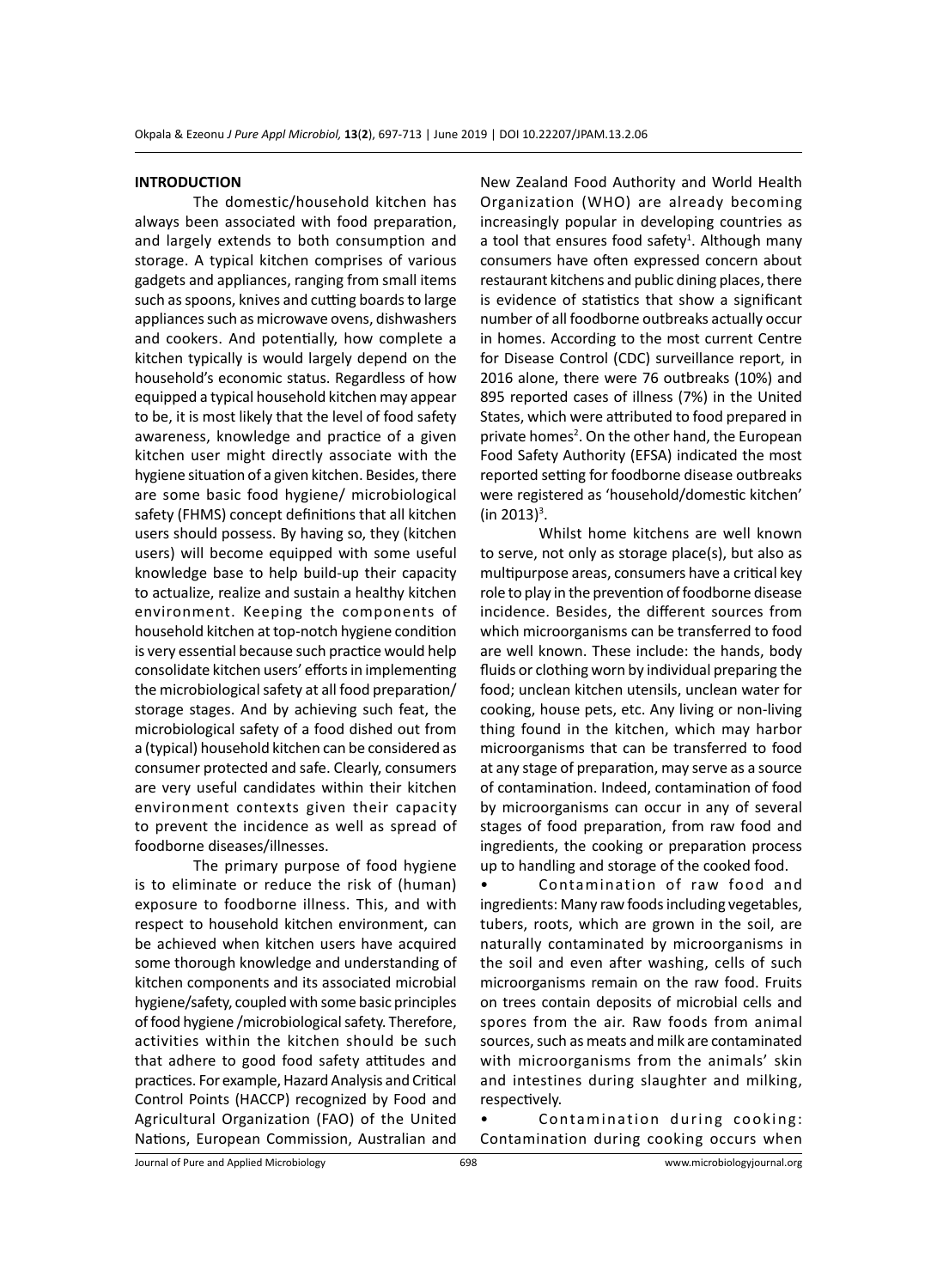microorganisms introduced into the food as described above or introduced from unclean water used for cooking, unclean cooking utensils, hands, sneeze, cough or other body secretions, are not eliminated during the cooking process. Most bacteria associated with foodborne illness will be killed if exposed to temperatures between 60 and 80°C; mold fungi will require higher temperatures, while both bacterial and fungal spores will require temperatures near boiling or higher. If the food containing these microbial elements is not cooked such that every part of the food attains the appropriate temperature, the contaminants may remain in the food. Moreover, vegetables usually are not heated to high temperature. Therefore, the contaminating microorganisms must be eliminated by mechanisms other than heat.

• Contamination of cooked food: The most common mechanism of contamination of cooked food is the improper handling of the ready-to-eat food, which allows microorganisms from raw food or unclean objects to touch the ready-to-eat food. For example, while frying chicken, the kitchen user may use the same spatula to go from the raw chicken to the already fried chicken, transferring microbes to the ready-to-eat chicken in the process.

In the light of the abovementioned information (and others not mentioned) that may be found in the typical household kitchen, there is need to examine its food hygiene/microbiological safety (FHMS) aspects, in the view to supplement existing information. Therefore, the specific objective of this contribution is to perform a concise review about food hygiene and microbiological safety in the typical household kitchen. Here, we break down this important food-health household topic into fundamental and simpler phases/points, with the aim to make contents of the evolving sub-topics bit less technical, with increasing clarity and understanding for the average home kitchen user as well as wider scientific community. This concise review is constructed as follows: some basic food hygiene /microbiological safety (FHMS) concept definitions applicable to domestic/ household kitchen; snapshots of some key foodborne pathogens and corresponding diseases/ illnesses; kitchen components and associated microbial hygiene/safety; food hygiene and microbiological safety in a typical kitchen; as well as human activities/participation in food hygiene microbiological safety.

# **Some Basic Food Hygiene/Microbiological Safety (FHMS) Concept Definitions Applicable to Domestic/Household Kitchen**

To achieve high level of food hygiene/ microbiological safety in the typical domestic/ household kitchen should, in our opinion, start with acquisition of both knowledge and understanding of some fundamental concept definitions and associated endeavor(s). Such knowledge and understanding would help shed more light about the principles underscoring food hygiene microbiological safety contexts and feasibly any (associated/relevant) applications. Herein, some basic food hygiene/microbiological safety concepts associated with kitchen, according to the discretion of authors are succinctly highlighted below: cross-contamination, susceptibility, food hygiene/safety/poisoning, foodborne disease/ illnesses, safe handling practices, disinfecting/ disinfectant, cleaning/sanitizing, microbial growth/proliferation, reservoir of foodborne illness, dissemination of foodborne disease, resident microbial flora, microbial biofilms, signs/ symptoms, nausea, bacteremia, septicemia, diarrhea, hemorrhage and pathogenicity/ virulence. These concept definitions below are succinctly outlined:

### **Cross-contamination**

According to United States Department of Agriculture (USDA), cross-contamination is the transfer of harmful bacteria to food from other foods, cutting boards, utensils, etc., if they are not handled properly. This is especially true when handling raw meat, poultry, and seafood, so keep these foods and their juices away from already cooked or ready-to-eat foods and fresh produce<sup>4</sup>. **Susceptibility with respect to food safety**

This is the capability of an individual to get sick from contaminated food. For example, vulnerable people such as the very aged/elderly or ill/sick are more susceptible to infection caused by foodborne pathogens that would result in serious consequences compared to healthy adults<sup>5</sup>.

#### **Food hygiene**

According to World Health Organization (WHO), food hygiene refers to the conditions and measures necessary to ensure the safety of food from production to consumption. Food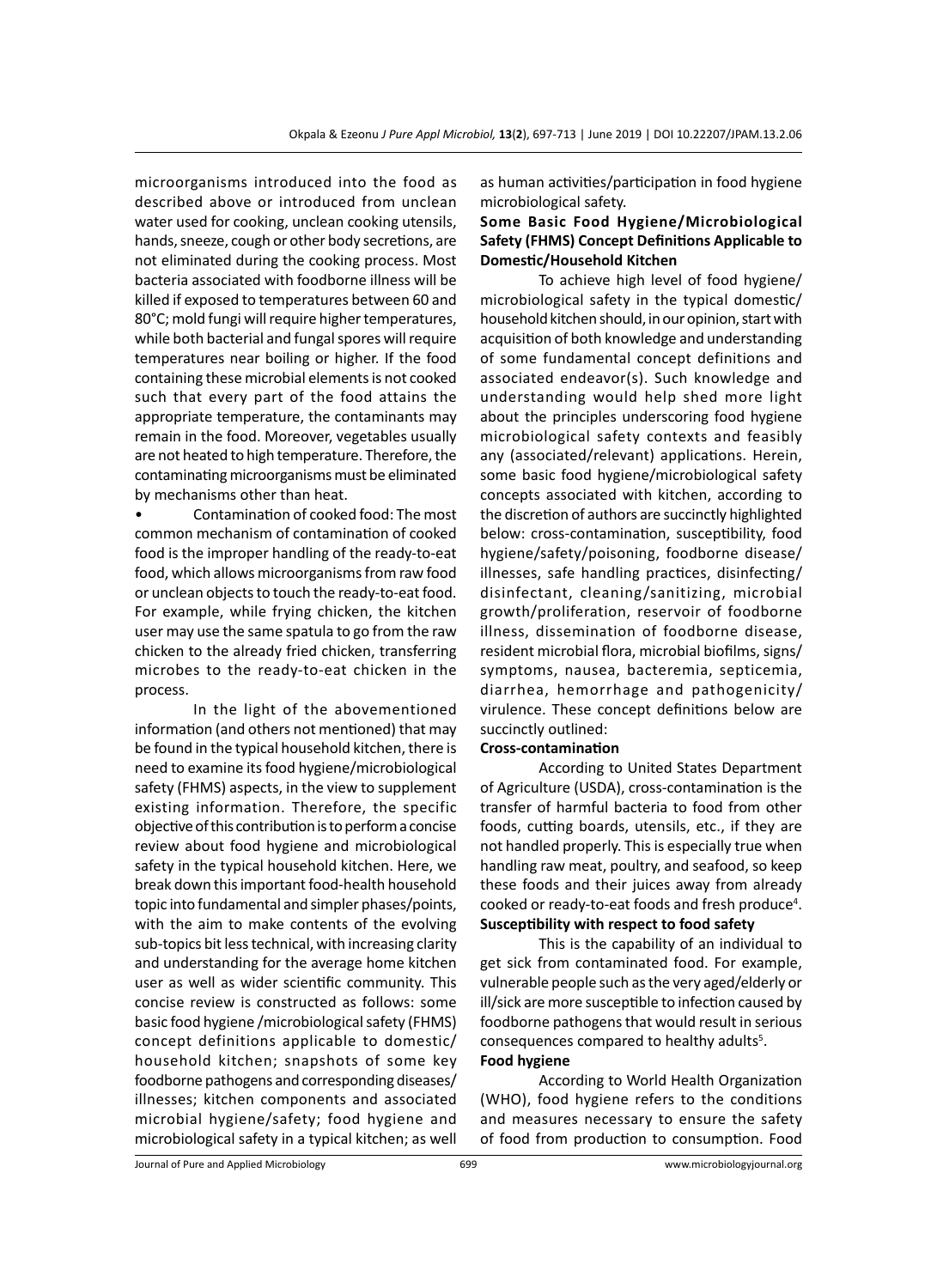can become contaminated at any point during slaughtering or harvesting, processing, storage, distribution, transportation and preparation. Lack of adequate food hygiene can lead to foodborne diseases and death of the consumer<sup>6</sup>.

#### **Food safety**

According to Australian Institute of Food Safety, food safety refers to the handling, preparing and storing food in a way to best reduce the risk of individuals becoming sick from foodborne illnesses. Food safety is a global concern that covers a variety of different areas of everyday life<sup>7</sup>. **Food poisoning**

According to Better Health Channel of Victoria State Government of Australia, food poisoning occurs when sufficient numbers of particular types of bacteria, or their toxins, are present in the food we consume. It is these bacteria that are termed 'pathogens'<sup>8</sup>.

#### **Foodborne disease**

According to WHO, foodborne diseases are understood to encompass a wide spectrum of illnesses, which result from ingestion of foodstuffs contaminated with either chemicals or microorganisms. Importantly, the contamination of food may occur at any stage, from food production to consumption, and can emerge from environmental contamination, including pollution of water, soil or air<sup>9</sup>.

#### **Foodborne illnesses**

According to National Institute of Diabetes and Digestive and Kidney Diseases (NIDDK), foodborne illnesses are understood as infections or irritations of the gastrointestinal (GI) tract caused by food or beverages that contain harmful bacteria, parasites, viruses, or chemicals. The GI tract is a series of hollow organs joined in a long, twisting tube from the mouth to the anus. Common symptoms of foodborne illnesses include vomiting, diarrhea, abdominal pain, fever, and chills<sup>10</sup>.

#### **Safe handling practice in food safety**

This concept is well to known and largely describes guidelines/processes by which potential hazards/risks in food products are minimized, with the aim to enhance both productivity and quality. **Disinfectant**

According to the Center for Disease Control and Prevention (CDC), the term 'disinfectant' is ascribed to chemical agent(s) used on inanimate objects (i.e., nonliving) (e.g., floors, walls, sinks) to destroy virtually all recognized pathogenic microorganisms, but not necessarily all microbial forms (e.g., bacterial endospores). The EPA has grouped disinfectants based on whether the product label claims/indicates "limited," "general" or "hospital" disinfectant $11$ .

# **Disinfection**

According to the Center for Disease Control and Prevention (CDC), the term 'disinfection' refers to the destruction of pathogenic and other kinds of microorganisms by physical or chemical means. Disinfection is less lethal than sterilization, because it destroys most recognized pathogenic microorganisms, but not necessarily all microbial forms, such as bacterial spores. Disinfection does not ensure the margin of safety associated with sterilization processes $11$ .

#### **Cleaning**

According to ServSafe®, cleaning removes food and other types of soil from a surface such as a countertop or plate $12$ .

# **Sanitizing**

According to ServSafe® , sanitizing reduces the number of pathogens on that clean(ed) surface to safe levels $^{12}$ .

# **Microbial growth**

In microbiology, the concept 'microbial growth' is defined as a process of increase in the number of cells of an organism. For example, bacteria grow and divide by binary fission, a rapid and relatively simple process. Fundamentally, requirements for growth are physical (temperature, pH, osmotic pressure) and chemical (from carbon, nitrogen, sulphur, phosphorus, up to oxygen) $^{13}$ .

#### **Microbial proliferation**

This simply refers to continuous increase in microbial growth/numbers, which to a large extent depends on organism(s) type present as well as initial concentration of microorganisms<sup>14</sup>. **Reservoir of foodborne illness**

According to Victoria State of Government of Australia's hub for health services, whilst soil, dust, cereals serve as reservoirs for food and water-borne illness, and fish, birds, reptiles, and wild and domestic mammals serve as reservoirs for bacteria and parasites, humans serve as the reservoir for viruses<sup>15</sup>.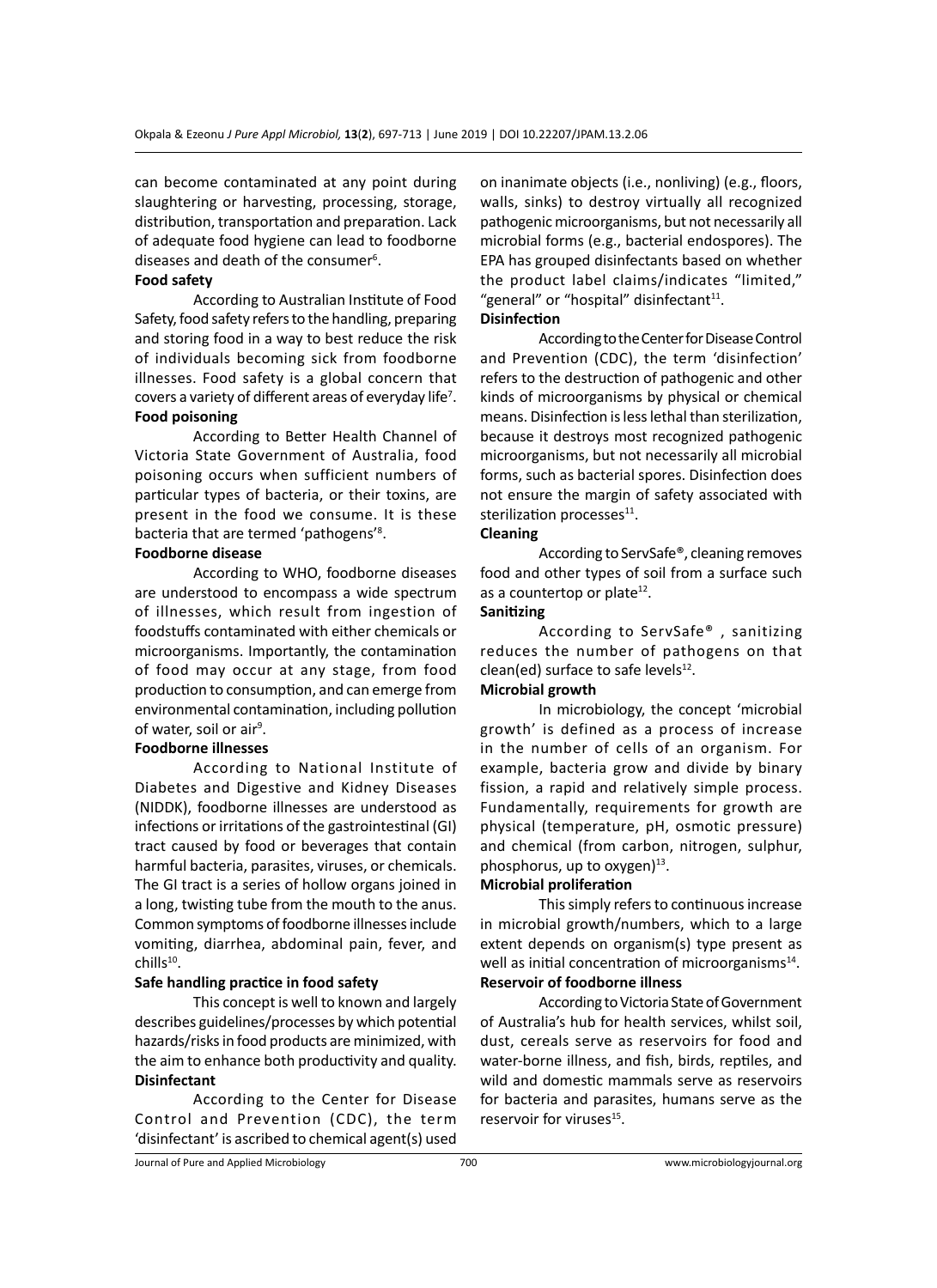#### **Dissemination of foodborne disease/illness**

This well-known term widely considers the ability of a vector to distribute a microbial pathogen between one location and another location.

### **Resident microbial flora**

According to WHO Guidelines on Hand Hygiene in Healthcare, the resident flora (resident microbiota) are understood to consist of microorganisms residing under the superficial cells of the stratum corneum and can also be found on the surface of the skin<sup>16</sup>.

### **Microbial biofilms**

According to Davey and O'toole<sup>17</sup>, biofilms refer to complex communities of microorganisms attached to surfaces or associated with interfaces. Such microbial communities are often composed of multiple species that interact with each other and their environment. The determination of biofilm architecture particularly the spatial arrangement of micro-colonies (clusters of cells) relative to one another have profound implications for the function of these complex communities.

#### **Signs and symptoms**

These (signs and symptoms) are abnormalities indicative of potential ill-health/ medical conditions. Whereas a symptom is subjective, that is, apparent only to the patient (for example, back pain and or fatigue), a sign is any objective evidence of an emergent disease condition, detected/observed by others (for example, a skin rash or lump $)^{18}$ .

#### **Nausea**

This is a stomach discomfort resulting in sensation of want to vomit. It can be an originator to vomiting the contents of the stomach, and such condition has many causes and can often be prevented<sup>19</sup>.

#### **Bacteremia**

This is an infection caused by bacteria that enters the bloodstream. It may also be referred to either as septicemia, sepsis, septic shock, blood poisoning and/or bacteria in the blood<sup>20</sup>.

# **Septicemia**

Sepsis and septicemia are medical terms that refer to infections and human body response to such infections. Whilst the two words are not interchangeable (as it appears to be commonly so), sepsis is an extreme inflammatory response to infection, whereas septicemia is presence of bacteria in bloodstream that brings about sepsis, hence 'blood poisoning'21.

# **Diarrhea**

A common health complaint characterized by abnormally loose/watery stool, largely caused either by bacteria, virus and/or parasites, which brings about infection in gastrointestinal tract. Examples of bacteria that would cause diarrhea include *Salmonella* spp., *Campylobacter* spp., *Shigella* spp. and *Shiga* toxin-producing *Escherichia coli*22.

# **Hemorrhage**

It can refer either to blood loss inside (internal bleeding) or outside (external bleeding) the body, and can occur in almost any area of the bod $y^{23}$ .

#### **Pathogenicity**

This term refers to the ability of an organism to cause disease (i.e., harm the host). This ability represents a genetic aspect of pathogen together with overt damage done to the host as property of host-pathogen interactions<sup>24</sup>.

# **Virulence**

This is a term often used interchangeably with pathogenicity. It refers to the degree of pathology caused by a given organism. The extent of virulence actually correlates with pathogen's ability to multiply within the host and may be affected by other factors, i.e., conditional<sup>24</sup>.

For a re-emphasis, the reason that we provide these concept definitions is to present readers with necessary background knowledge so as to understand the relevant food hygiene microbiological safety contents as well as contexts, whenever or wherever there are mentioned. This will place readers to be in a better position particularly those who are non-microbiology experts to adequately follow subsequent sections reasonably better, starting with some key foodborne pathogens and its corresponding diseases/illnesses.

# **Snapshots of Some Key Foodborne Pathogens and Corresponding Diseases/Illnesses**

Having dealt with some food hygiene/ microbiology safety concept definitions, we will in this section provide snapshots of some key foodborne pathogens, particularly such bacteria as *Salmonella* spp., *Campylobacter* spp., *Shiga*  toxin-producing *Escherichia coli*, *Listeria* spp. and *Yersinia* spp. and their corresponding diseases/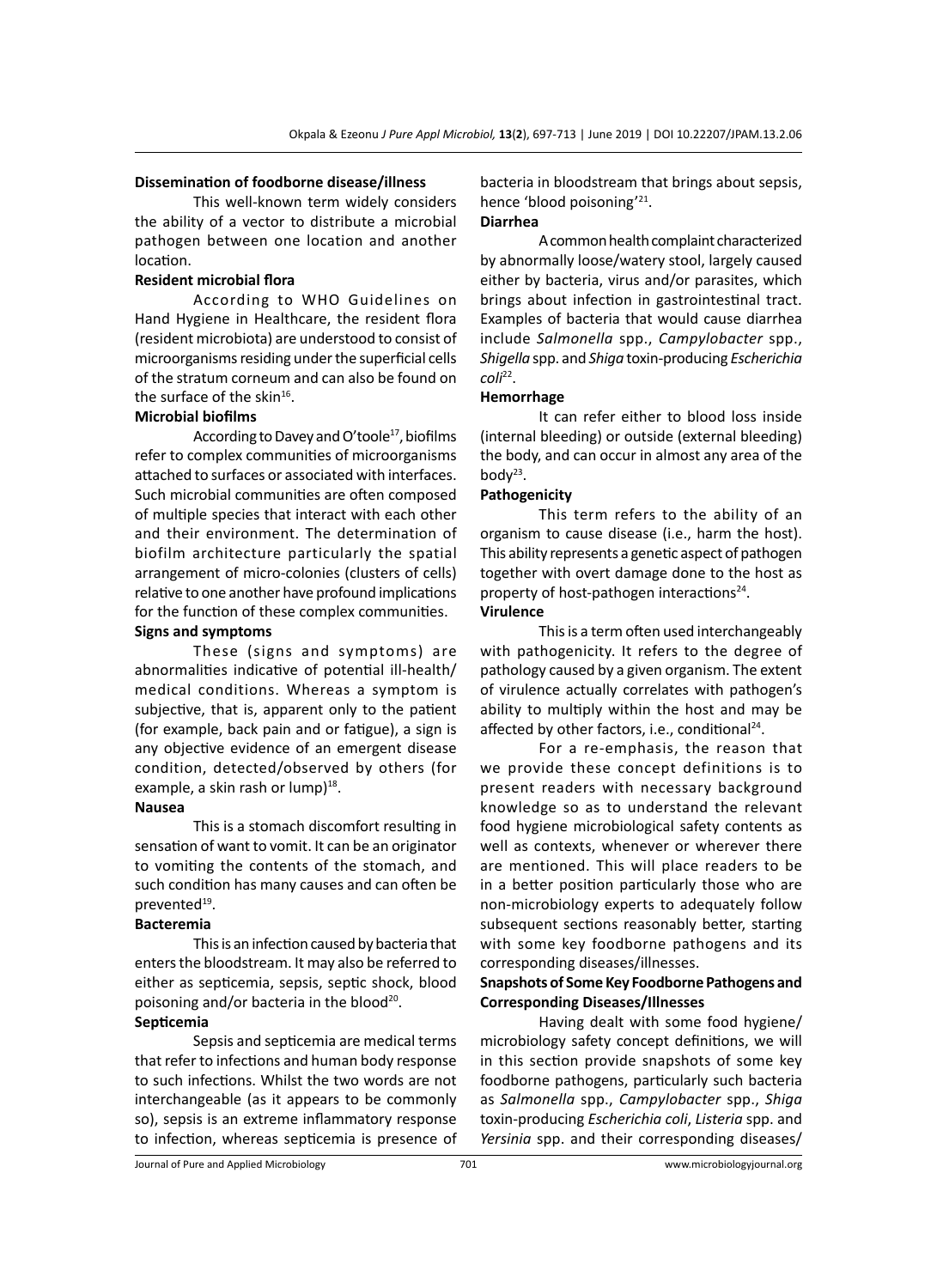illnesses. To elaborate on these, the emphasis will be given to reservoir animals associated with these pathogens, food vehicles, mode of transmission and how disease in human eventually manifests via signs/symptoms. How such disease are treated will neither be highlighted nor discussed in this section (and current work) because authors deem it not within the remit of the specific objective of this concise review. We aim here to emphasize on foodborne pathogens and corresponding diseases/ illnesses potentially foreseeable in the typical household kitchen context so kitchen users to be aware that such foodborne pathogens do exist and can find its way into the kitchen particularly if hygiene standards get compromised to very low levels. And as such, all should be carried out in such a way to ensure high hygiene standards are maintained so as to prevent any disease incidence.

- 1) *Salmonella* spp. bacteria (with *Salmonella typhimurium* involved as principal species) have poultry, bovine, ovine, porcine and fish/seafood as reservoir animals. Hence, food vehicles can include poultry meat products, and eggs, undercooked meat or ground beef, as well as dairy products. The mode of transmission is ingestion of food or contaminated water, consumption of food of infected animal products. The disease in humans is largely localized gastroenteritis with such principal signs/ symptoms as nausea, vomiting, diarrhea, bacteremia, and up to septicemia<sup>25</sup>. Factors determining the virulence of *Salmonella* genus bacteria that allows for its infection and survival involves mechanisms of adherence to host's cells, invasion and replication inside host's cells, polysaccharide coating, and up to the production of toxins<sup>26</sup>.
- 2) *Campylobacter* spp. bacteria (with *Campylobacter coli* and *C. jejuni* as involved principal species) have poultry, cattle, pigs and piglets as reservoir animals. Thus, food vehicles can include poultry products, unpasteurized milk and water. The mode of transmission includes ingestion of contaminated food or water as well as consumption of food infected animals. The disease

in human is Campylobacteriosis with such principal signs/symptoms as acute diarrhea, abdominal pain, fever, intestinal bloody diarrhea, esophageal diseases, functional gastrointestinal disorders, celiac disease, and up to colon cancer<sup>25</sup>. The attribute of *Campylobacter* genus bacteria that allows for its infection and survival involves mechanisms of mobility, drug resistance, adherence to host's epithelial cells, invasion of host's cells and production of toxins<sup>26</sup>.

- 3) *Listeria* spp. bacteria (with *Listeria monocytogenes* as involved principal species) have cattle, sheep, goats and poultry as reservoir animals. Thus, food vehicles can include crustaceans, mollusks, shellfish, cheese, beef, pork, vegetables and milk products. The mode of infection involves ingestion of contaminated food or water, direct content with infected animals or consumption of food from infected animals and person-to-person contact. The disease in human is Listeriosis with such principal signs/symptoms as invasive illness like meningitis, bacteremia, endocarditis, and up to non-invasive illness like febrile gastroenteritis<sup>25</sup>. In addition, factors that determine the pathogenicity of *L. monocytogenes*  that substantiates its virulence involve adhesive protein, listeriolysin O, secretion systems, phospholipases C (PlcA and PlcB), superficial proteins ActaA, and the OrfX protein<sup>26</sup>.
- 4) *Yersinia* spp. bacteria (with *Yersinia enterocolitica* as involved principal species) have cattle, sheep and pig as reservoir animals. Thus food vehicles can include raw or undercooked pork, but also fresh and pasteurized milk, infected seafood as well as (drinking) water. The mode of infection involves ingestion of contaminated food or water, direct contact with infected animals, infected tissues and person-to-person contact. The disease in human is yersinosis with such principal signs/symptoms as severe gastritis and enteritis, fever,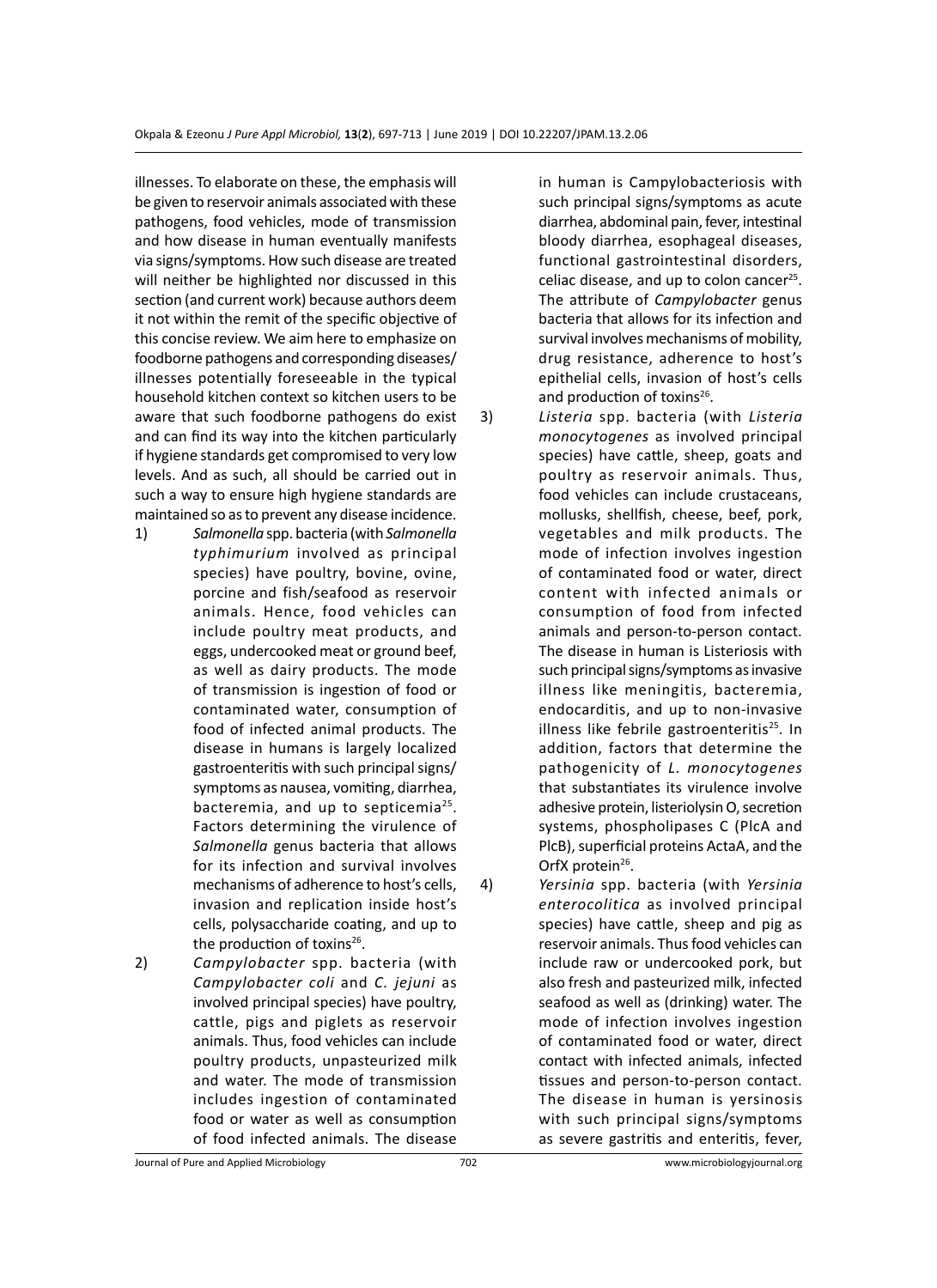stomachache, diarrhea (often bloody) with complications like erythema, myocarditis, and less often sepsis and endocarditis<sup>26</sup>. Besides, factors/ mechanisms that facilitates the infection of *Y. enterocolitica* involves adhesion and invasion of host's cells, secretion system type III mobility, lipopolysaccharides, thermo-stable enterotoxins, production of urease, and up to avoidance of host's  $immunological response<sup>26</sup>$ .

5) *Shiga* toxin-producing *Escherichia coli*  bacteria (with Senogroup O151 as most common but O26, O45, O103, O111, O121 and O145 as involved principal species) has cattle, sheep, goats and a lower proportion of pigs, cats and (some) other ruminants. Hence, food vehicles can include undercooked ground meat, raw milk, raw vegetables, fruits, water, cheese and curd. The mode of transmission involves ingestion of contaminated food or water, direct contact with infected animals or consumption of food from infected animals and person-to-person contact. The disease in human is severe hemorrhagic colitis with such principal signs/symptoms as hemorrhagic diarrhea, acute abdominal cramping, vomiting, and up to hemolytic uremic syndrome (HUS)<sup>25</sup>.

One may ask why we have selected these abovementioned specific foodborne pathogens. We selected these because they have been enlisted as important foodborne pathogens of animal origin. Besides, food contamination brings about enormous socio-economic strain on societies. Year-in year-out, world population and across continents are affected by foodborne pathogens. Not only are chances of contamination and spread of foodborne pathogens on the rise, these pathogens enter the food chain anytime between farm and fork<sup>27</sup>. With the abovementioned information in mind, subsequent sections will deal with kitchen components and its associated microbial hygiene/safety, food hygiene/ microbiological safety in the typical kitchen, and human activities and participation in food hygiene/ microbiological safety.

# **Kitchen Components and Its Associated Microbial Hygiene/Safety**

A well-furnished domestic kitchen will have components such as refrigerator/ freezer, kitchen utensils, cabinet/cupboard, sink/basin top, table/work top, cooker, oven as well as dishwasher. The usage of these kitchen components would vary from home to home, largely dependent on such factors as family size, level of automation, income level, consciousness and effort to achieve optimum hygiene, as well as the knowledge and understanding of kitchen hygiene. A hypothetical scenario of

| Susceptibility to<br>microbial<br>contamination | Frequency<br>of usage        | Daily routine<br>cleaning |                                                 |
|-------------------------------------------------|------------------------------|---------------------------|-------------------------------------------------|
|                                                 |                              |                           |                                                 |
| High                                            | High                         | More frequent             |                                                 |
| High                                            | High                         | More frequent             |                                                 |
| High                                            | High                         | More frequent             |                                                 |
|                                                 |                              |                           |                                                 |
| Low                                             | Medium                       | Less frequent             |                                                 |
|                                                 |                              |                           |                                                 |
| High                                            | High                         | More frequent             |                                                 |
|                                                 | High                         | More frequent             |                                                 |
|                                                 | Medium                       |                           |                                                 |
|                                                 |                              |                           |                                                 |
|                                                 |                              |                           |                                                 |
| High                                            | High                         | More frequent             |                                                 |
|                                                 | High<br>High<br>High<br>High | High<br>High              | Less frequent<br>More frequent<br>More frequent |

**Table 1.** Hypothetical scenario of susceptibility to microbial contamination, frequency of usage and daily cleaning routine of various kitchen components

Journal of Pure and Applied Microbiology 703 www.microbiologyjournal.org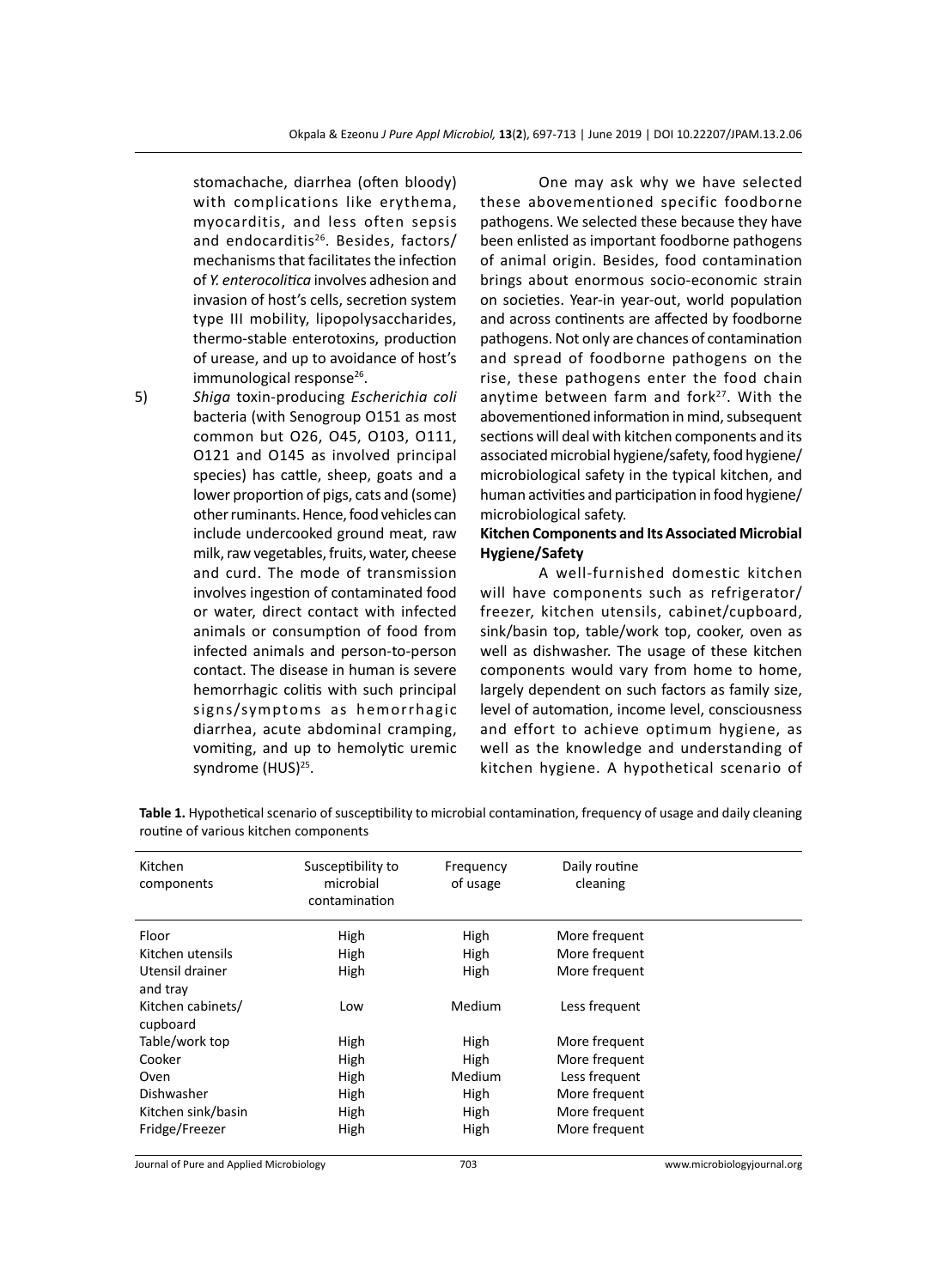susceptibility of microbial contamination, frequency of usage and daily cleaning routine of abovementioned kitchen components, is presented in Table 1. The ratings provided in this table are hypothetical, presenting an ideal scenario wherein any given kitchen owner would possess a optimal knowledge and understanding of (food) hygiene and microbiological safety, and wherein the individual presumes high susceptibility of microbial contamination, all put together would then be resulting in an increase in the frequency of daily cleaning routine.

Essentially, cross-contamination of foodborne pathogens in household kitchen are among the key contributors to global foodborne illnesses $^{28}$ . Besides, cross-contamination by bacteria can take place in many sites in the kitchen. In line with this, cooking utensils such as knife, food processing surfaces as well as equipment/facilities used to clean the surfaces such as dishcloth, all engaged in the process of food preparation may get contaminated by any pathogen that may be present<sup>29</sup>. Also, materials that retain fewer microorganisms after cleaning would be the hygienic choice and would present a minor cross-contamination risk. For example, chopping board on a work/table top can be prone to cross-contamination particularly from juices of raw meat and poultry remaining on the surface, which result in a range of microorganisms spreading onto other foods subsequently prepared on the surface. It is possible that tear/wear can potentially affect the hygiene status of surfaces<sup>30</sup>.

When used utensils are washed in the kitchen, it is recommended that afterwards (used utensils) be kept in a (thermoset) plastic collection pack already equipped with a drain tray-like base, to allow for draining-off of water to achieve initial drying. And this (specific) tray-like base receiving the drained (out) water essentially requires regular cleaning to ensure it keeps dry. It is also recommended that (fluff-free) dishcloths be used to equally ensure that these utensils, including pots etc., are very dry before packing them away in a closed utensil drawer/shelf. And because such closed utensil drawer/shelf is most likely to be of wood types, it should be checked routinely, to make sure it stays clean, dry and odour-free. That being said, there is need for regular cleaning and drying of surfaces for such kitchen components as utensils, table/work top, cooker, oven, dishwasher, fridge and freezer. And the use of commercially available washing-up liquids can help play a useful role in sanitizing these surfaces.

Routinely and within the stipulated time periods, refrigerators should be thoroughly cleaned so as to help sustain top-notch hygiene standards and prevent the accumulation of bad odour. And depending on frequency of usage, freezers on the other hand should be thoroughly cleaned (now and then) although the cleaning frequency in this context would be much less compared with those of refrigerators. To keep components of household kitchen at top-notch hygiene conditions even before to consider the safety of food items becomes of great necessity especially when the primary focus is to control, mitigate and prevent either disease and or infection initiation/spread. To maintain top-notch hygiene for all kitchen components requires consistency, diligence, perseverance and avoidance of procrastination. For example, washing-off used plates (immediately/shortly) after use, wiping clean the microwave (immediately/shortly) after use, drying-up kitchen utensils immediately after washing prior to keeping them in their respective spaces, should be more of a habit and routine.

# **Food Hygiene/Microbiological Safety (FHMS) in a Typical Kitchen**

The possible sources of food contamination are well known to be numerous considering the ubiquitous nature of microorganisms. Consequently, it is common for these microorganisms to gain access to food. However, gaining access to food is one thing and growing in food is another. As mentioned previously, the fundamental target of food safety practice is to prevent either the proliferation of microorganisms and/or production of their toxins in food. Principally, the factors that affect microbial growth in foods leading to spoilage have been largely classified in terms of intrinsic, extrinsic and biotic aspects. Specifically, whilst intrinsic factors (inherent in food) involve biological structures, pH, moisture, oxidation-reduction potential, antimicrobial constituents, and nutrient content, extrinsic factors (storage environment), affecting both food and associated microorganisms, involve relative humidity, atmosphere and temperature. Biotic factors, on the other hand,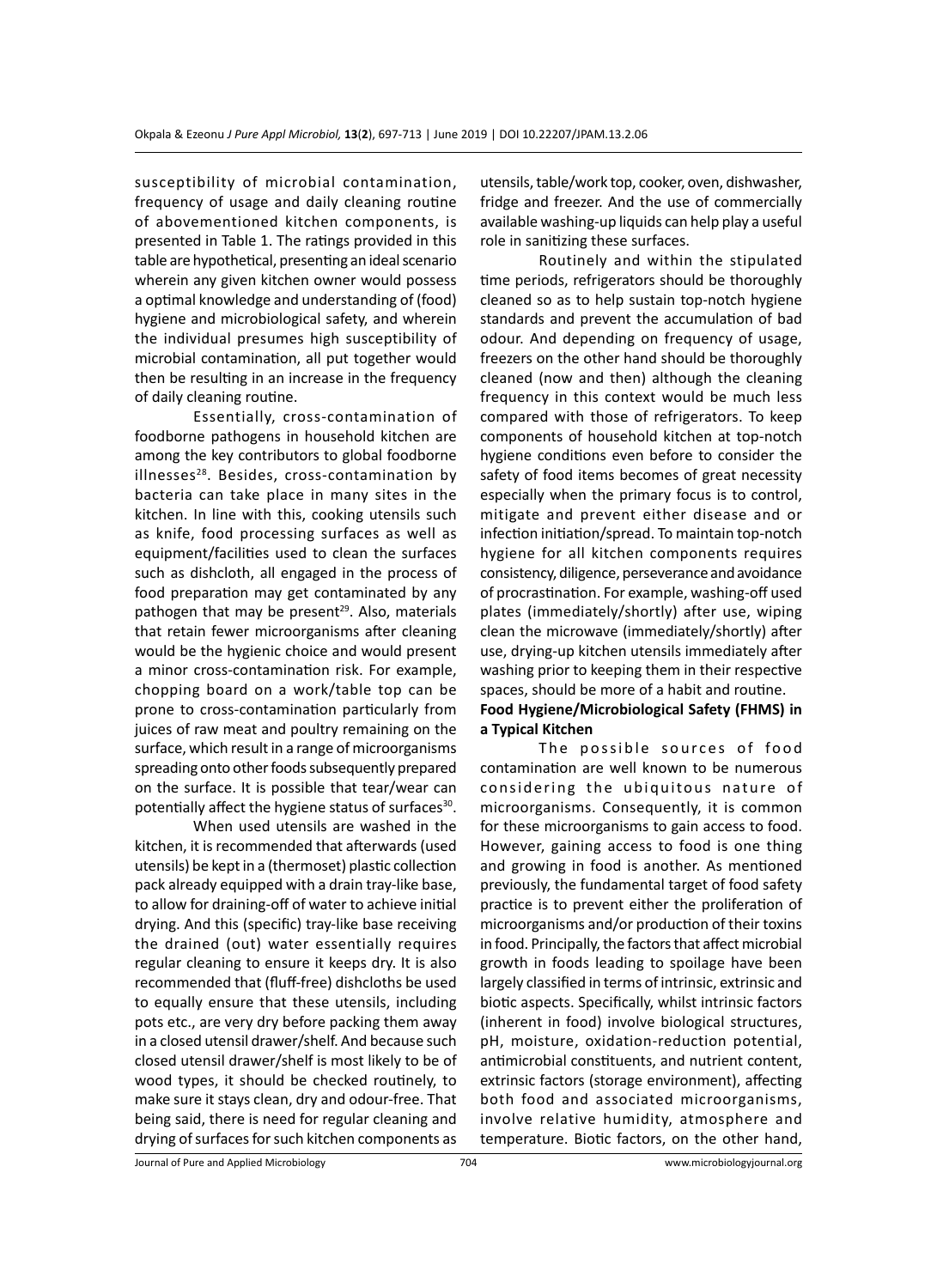involve synergism, growth rate and metabiosis $31$ . On the other hand, it is important to note that, to be aware of food-related risks would not necessarily suffice to either incite and or motivate individuals to apply good hygiene practices. Most probably, a change in how society of the day would perceive hygiene practices may well bring about (some) increases in microbiological hazards of home-prepared food( $s$ )<sup>32</sup>.

Besides, both quality and safety of food products are considered to depend highly on (storage) temperature even when considering the perspective of preparation, up to consumption stages. Either above or below freezing points, cold storage appears to be the most common existing food preservation method. Besides, the misinterpretation of food storage instruction(s) would create some avenue for a given foodborne pathogen to arise and its corresponding disease/ illness risks to set in $32$ . Therefore, for microbial growth to take place, there must be at least one viable cell even if the food (item) contains nutrients that would be sufficient to support microbial growth. This makes the fundamental aim of hygiene/microbiological safety in a kitchen very crucial, which is, to control these (abovementioned) factors, with the primary objective of reducing the number as well as presence of (pathogenic) microorganisms in food, which at the end would also be reducing the incidence/spread of foodborne illnesses.

The importance and main hazards of foodborne diseases should not be underestimated. In the USA, the cases of foodborne disease are estimated to be of greatest numbers due to known pathogens such as *Norovirus*, *Salmonella* spp., *Clostridium perfringens*, *Campylobacter* spp., and *Staphylococcus aureus*, whereas greatest numbers of deaths were caused by *Salmonella*, *Toxoplasma gondii*, *Listeria monocytogenes*, *Norovirus* and *Campylobacter* spp.<sup>5</sup> . Basically, foodborne illnesses caused by microorganisms are generally classified into two types: food infection and food intoxication. For emphasis, a food-borne illness is classified as food infection if the illness results from the consumption of live microorganisms, in food, which may grow in the body of the consumer and cause symptoms. On the other hand, it becomes (an) intoxication when the illness results from consumption of

toxins produced in the food by contaminant microorganisms. Regardless, these illnesses may be avoided by knowledge of some basic facts about food safety. Factors that favor microbial growth in food have already been mentioned. Therefore, microbiological safety practices are such that counter these favorable factors to make the food unfavorable for growth of microorganisms and their activities. A few common examples are described below:

• When dishes and pots are washed in the kitchen, it is recommended that these utensils be left to dry before packing away. However, it is a common mistake in many homes for, especially lower income homes with small kitchens, to simply pack away dishes and pots after washing, without drying. There is a microbiological safety issue in this practice. Most microorganisms require moisture to grow; the more moisture there is, the more organisms can grow. If only 100 bacterial cells are deposited in a pot containing a little moisture, these 100 cells will multiply to almost 5000 cells in only six hours, whereas 1000 cells of bacteria deposited on a very dry surface would probably remain 1000 cells in the same six hours. Thus, a simple kitchen mistake such as not drying pots before storage could constitute a serious microbiological hazard in the kitchen.

• It is commonplace to prepare food much earlier before it is to be consumed, but this is also a microbiological risk in the kitchen. Storage of foods at room temperature should be avoided as much as possible. Many organisms can multiply rapidly at room temperature and just as in the example described above, a few bacterial cells deposited in food, particularly already cooked food, can rapidly multiply to great numbers in just a few hours, becoming sources of food infection or intoxication. However, storage of the food in the refrigerator can prevent the multiplication of these cells if the organisms are not psychrophilic (cold-loving). If food has been left at room temperature for a few hours, such food should be reheated before consumption.

Achieving high level microbiological safety within the kitchen context is not too difficult, but studies have showed that there is insufficient knowledge and practice of proper kitchen hygiene among home kitchen users, thus leading to an increased prevalence of food-handling mistakes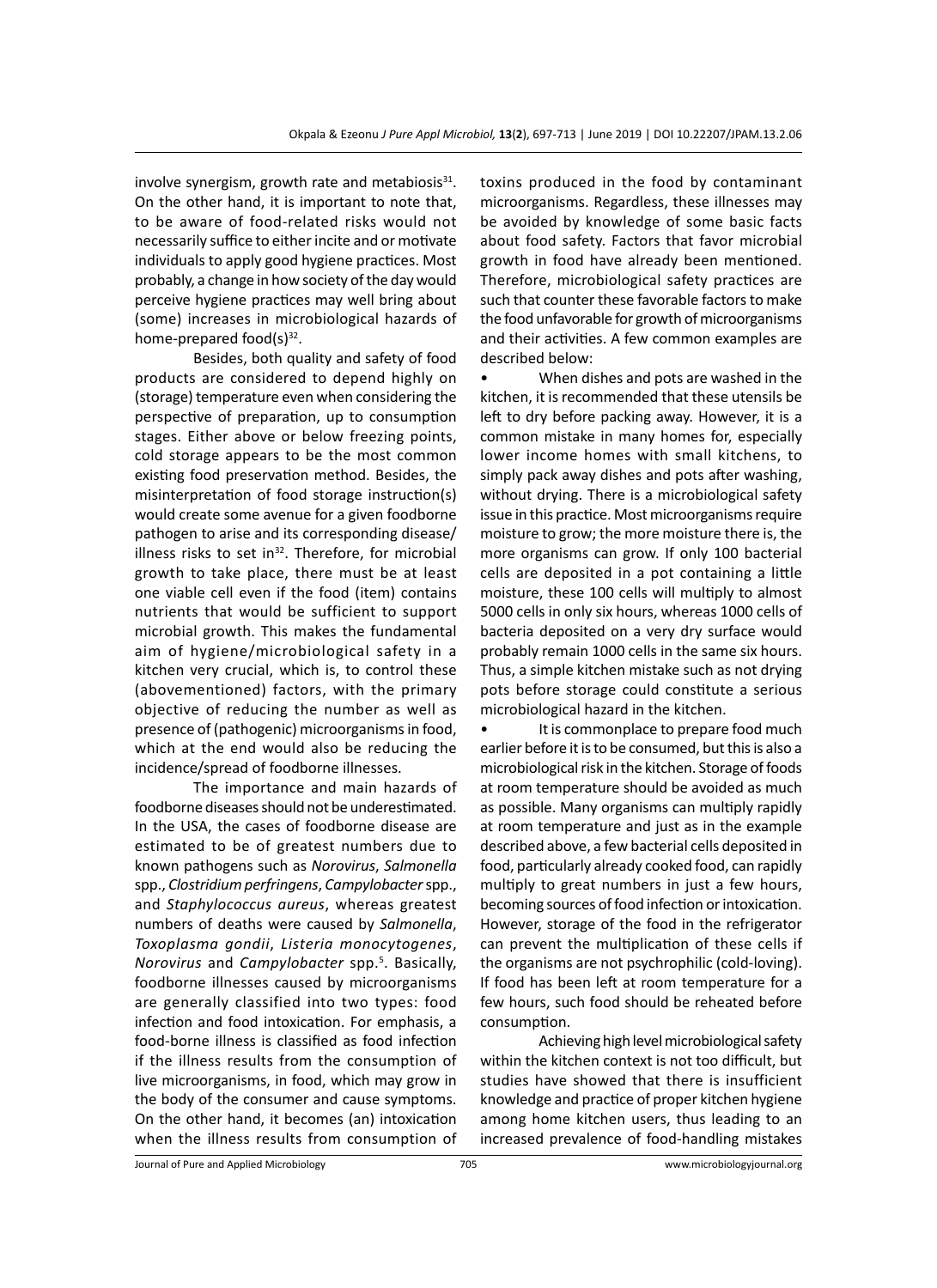in home kitchens<sup>33</sup>. Moreover, factors that favor the outbreak of foodborne diseases can include cross-contamination, poor hygiene state of food handlers, contamination of processed foods, storage of food at ambient temperature, avoiding preparation of food in advance and improper/ inadequate thawing of frozen foods $31$ . Improper domestic food handling and unhygienic practices would be considered as vital in the extant sporadic cases of foodborne illnesses. In United Kingdom, Europe, Australia, New Zealand, United States and Canada, for example, there is evidence that up to 87% of foodborne disease outbreak would originate from food prepared or consumed at home<sup>28</sup>.

Nevertheless, the definition of food safety will not change from its key aim/objective and would continue to be associated with the conditions and practices that protect the quality of food, which helps to prevent the onset of contamination as well as subsequent incidence/ spread of foodborne disease/illness $34$ . A healthy kitchen is therefore very essential in assuring high levels of food safety standards. For instance, avoiding germs is achievable by the four Cs of food safety, namely: cross-contamination, cleaning, cooking and chilling. Preventing crosscontamination ranges from washing hands before and immediately after handling raw food (e.g., meat, eggs) or after going to the toilet, disinfecting all surfaces immediately after food spillage, up to keeping pets away from food preparation/ eating areas<sup>35</sup>. Therefore, scenarios where the food preparation (activity) in the household kitchen could be deduced to bring about such cross contamination and this can take place at any of its components/sites. For example, such food products as beef, lamb, pork and seafood have been considered as key sources of bacteria contamination. *L. monocytogenes* is well known foodborne pathogen, established within the European Union, for example Portugal, to prevail in food products like milk, meat, fish, flour and fresh cheese. Not only that the bacteria are able to adhere onto these food items/stuffs, there are equally able to serve as a potential source of contamination, which may eventually lead to disease transmission<sup>29</sup>. Particularly, the persistence of microorganisms, presence and density of pathogens and potential spread of microbial contaminants from contaminated food have been documented in scientific literature. Previously reported microbial surveys of risk of infection spread in the home considered the kitchen as highest given the significant variety of bacterial contaminants, including fecal coliforms, *Escherichia coli*, *Campylobacter* spp., and *Salmonella* spp., even after the food had been prepared<sup>36</sup>.

If hand hygiene applied within the kitchen context is to become effective, there is need to ensure that various areas of hand hygiene are covered considering the fact that the 'infectious dose' of (many common) foodborne pathogens are always very small. Some key aspects include detergent-based cleaning, chemical disinfectants, drying of surfaces (decontamination), and household water treatment. Thus, hand hygiene is very essential for the reason that the hand itself is among important source of cross-contamination. This situation can arise by contact and transfer of bacteria, fungi and viruses between hand and food surfaces, which would generally result in increased risk of exposure to foodborne infection. Moreover, hygiene procedures that break the chain of infection transmission are equally very crucial<sup>37</sup>. Apart from hand, there are reservoir/ disseminations such as cloths, sponges, and other cleaning utensils, which if used correctly can aid detachment of particles from surfaces to remove significant proportion of soil and microbes present. There is also laundry concerns, where infection/ transmission risks associated with the kitchen cloths are likely to increase, for example, in the situation that a family member is with diarrhea or vomiting or skin or wound infection. Another reservoir of microorganisms in the kitchen is the sink, given the presence of moisture that provides ideal substrate to support growth of resident microbial population. Disinfection of sink therefore is recommended when there is an infected person, or person particularly vulnerable to infection. Routine cleaning and disinfection of sink is considered as appropriate means to prevent build-up of microbial biofilms at these sites<sup>37</sup>.

Many studies have considered kitchen components, small example like, sponges as a vital diffuser of pathogens that can cross-contaminate food, which inevitably serves as reservoir of food pathogens such as *E. coli*, *Staphylococcus aureus*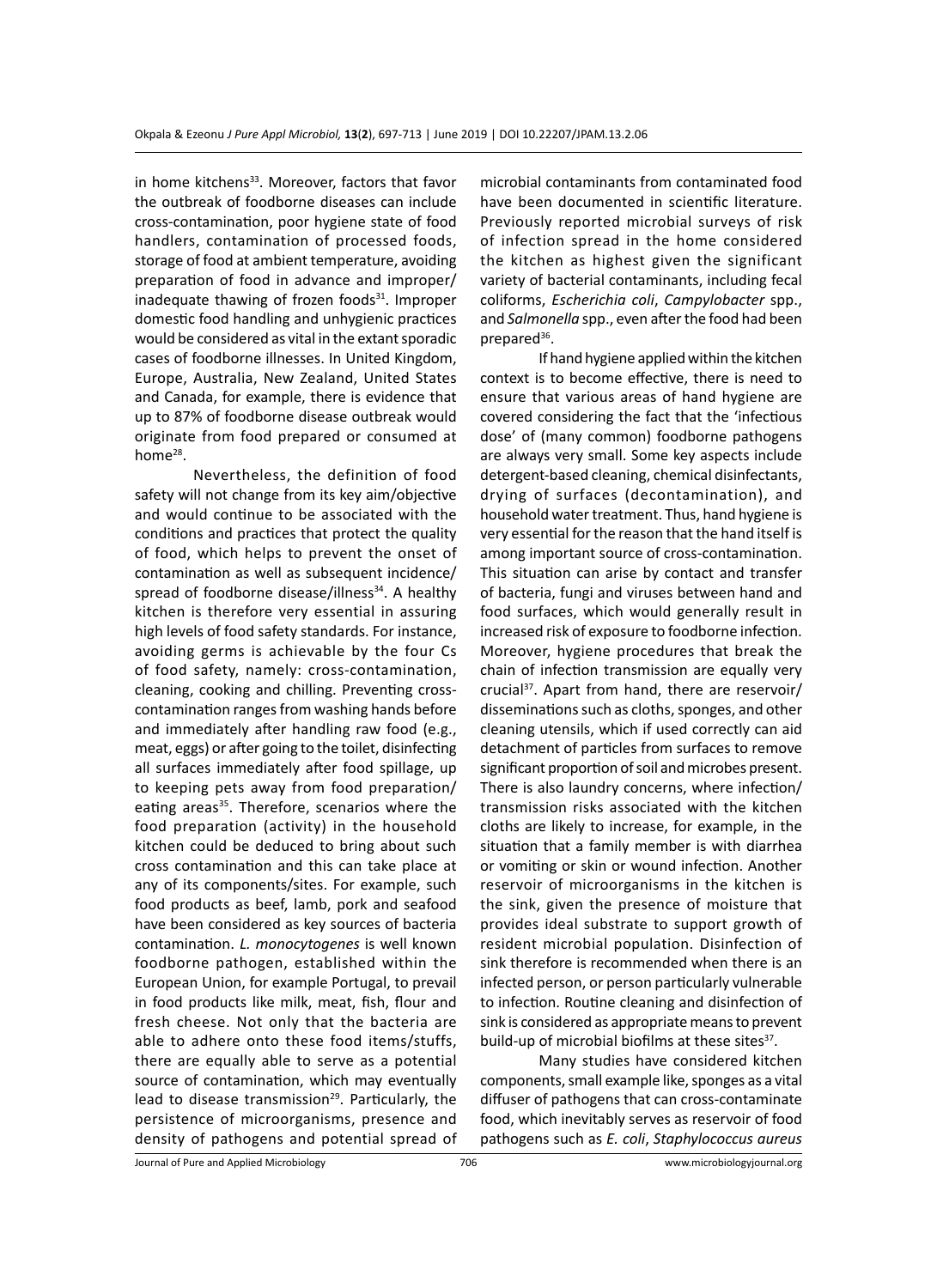and *Salmonella* spp. to thrive. And if transferred onto surfaces that are in contact with food (in the kitchen), these microorganisms have the capacity to remain viable for either hours and or days after contamination<sup>38</sup>. Bacteria transfer onto other foods/surfaces easily occurs via hands/ hand contact surface like cutting boards, knives and bowls. Good percentage of *Salmonella* spp. and *Campylobacter* spp. can spread to cutting boards during the preparation of naturally contaminated chicken. *Salmonella* spp. can transfer to tap handles in the same way. *E. coli* can transfer to contaminated cutting boards to lettuce even after overnight storage of cutting board. Most often and or always, dirty hands more or less do touch tap handles before hand washing. Essentially, hygienic cleaning of hand and food contact places help to reduce risk of cross contamination<sup>3</sup>. Meanwhile, hand washing during and after food preparation remains among control measures that help to reduce the occurrence of microbiological hazards especially within a given household $32$ . In addition, the activity of cleaning ranges from decontaminating (used) kitchen items at the appropriate time to remove germs, up to encouraging the use of disposable cloths/ towels. Whilst cooking meat thoroughly kills microorganisms that can result in stomach upset, chilling foods to freezing temperature slows down microbial growth<sup>35</sup>.

For some time now, microbial concerns about both kitchen floor and wall have been with much debate. Besides, a (very) clean floor and wall would always demonstrate as well as reflect not only the nice appearance and welcoming household kitchen but also a (perceived) top-notch hygiene/microbiological safety level. Although it would not always be plausible for consumers (visitors, as in this instance) to have access and view a household kitchen so as to determine how clean the kitchen that have produced a given food dish is. In the situation where they have access to it, upon seeing a clean floor and wall (and presumably a very neat and well organized household kitchen), they (visitors) would certainly feel (a lot more) relaxed to consume the food dish brought before them. Hence, it would be worthwhile if future studies would pursue to fully establish how food hygiene versus cleaned kitchen environment would influence consumer feelings

about food dish preparation, its consumption and even storage. Nonetheless, routine disinfection of floors has still met much opposition for the reason that it would do little to reduce cross infection risk where such exist. However, hygienic cleaning using disinfectant products continue to remain advisable in specific situations of increased risk, more specifically involving the presence of either an infected person, and or those vulnerable to infection. When spills of vomit, blood etc., have affected (kitchen) floor and walls, disinfection in addition to cleaning remain advisable<sup>37</sup>.

With all above said in this section of this review, the primary aim of safe food hygiene practices still remain to remove unwanted contaminants as it can poison food, which could result in negative impact on community health<sup>39</sup>. Even at low doses, microbes can still bring about infection, for the reason that pathogens can survive starting from hours for up to weeks, and can do so on several household surfaces<sup>40</sup>. Risk of human infection therefore remains an essential determinant to foodborne pathogen considering the latter's ability to persist or survive in the (food) produce41 even in the typical domestic/household kitchen. Implementing safe hygienic practices would therefore help in eliminating the risk of either infection and/or transmission of foodborne pathogens. Unquestionably, safety measures by consumers as final step in food preparation process are crucial in preventing foodborne illnesses and consumers' safe food handling in kitchen becomes 'the final line of defense'36.

# **Human Activities/Participation in Food Hygiene/ Microbiological Safety (FHMS)**

Some FHMS concept definitions applicable to household kitchen, snapshots of some key foodborne pathogens and corresponding diseases, kitchen components and its associated microbial hygiene/safety and food hygiene microbiological safety in kitchen have so far been discussed in this review. The next to identify with is how human carries out the activities of food hygiene / microbiological safety in the kitchen, followed by how it can be sustained. Firstly, for food as raw material to become edible and fit for purpose, there must be proper handling and preparation, which should come from the working efforts of food safety competent/qualified person(s). Secondly, how competent and/or qualified the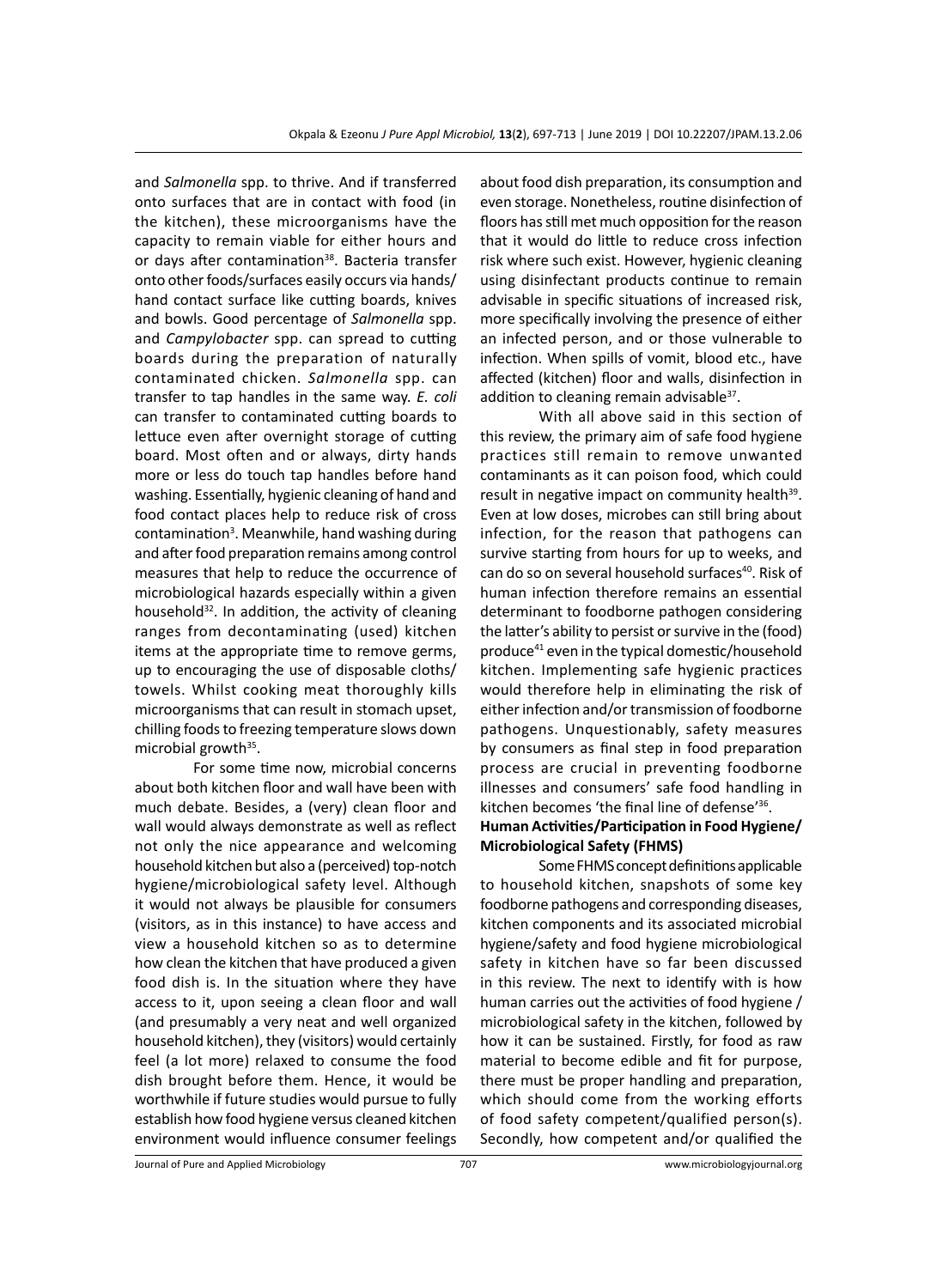person(s) (is/are) should remain very relative, which considers the (food hygiene/safety) training experience/expertise (already) acquired either through formal and/or informal means. Thirdly, what should be considered as more important is the person(s) to efficiently adhere to and function with the correct food hygiene/microbiological safety (FHMS) concepts/principles within the kitchen environment across the food raw material, preparation and consumption/storage stages.

To better understand the potential competences of a kitchen user as mentioned earlier, a reflection of two hypothetical scenarios would be useful. We consider two (promising) individuals 'A' and 'B': Individual 'A' from about 6-7 years of age had been extensively groomed in kitchen activities that spanned for about 15 years (informal), may well possess some equivalent food hygiene/microbiology safety knowledge with another individual 'B' who at 17 years of age with no prior kitchen experience/training whatsoever, who has now accomplished a (formal) chef/ culinary diploma training of, let's say approximately 4 years, now competent to serve in a restaurant. Undoubtedly, if at these two individual scenarios, both are to function efficiently with FHMS concepts/principles, a clean kitchen environment must be sustained, all of which directly determines the degree of high quality safety of food raw material, preparation and consumption stages. Given these (abovementioned) contexts, we hereby propose a scheme that shows the human activity/participation during food (as) raw material, preparation, and consumption stages adding food contamination that can progress onto poisoning, all within the kitchen environment, as showed in Fig. 1. And notwithstanding that food contamination can take place at any stage(s) of food raw material, preparation, and consumption process, all of which are considered within the kitchen environment, improper / unsafe handling of raw food materials, would most likely from the very onset, increase the probability of (food) contamination and in the worst case scenario, poisoning, can subsequently take place.

A scenario that do occur across various homes can be considered here, for example, where used kitchen utensils e.g., plates, spoons, forks, etc., after dinner remain overnight in sink unwashed until next (day) morning. Not only is it a very bad household kitchen (hygiene) habit/practice, such leftover food particles can create an avenue for some (of its earlier stages of) microbial decomposition processes to start, which when it advances would result in foul odour that spoils the atmosphere of kitchen



**Fig. 1.** Human activity/participation during food (as) raw material, preparation, and consumption/stages adding food contamination that can progress onto poisoning, all within the kitchen environment.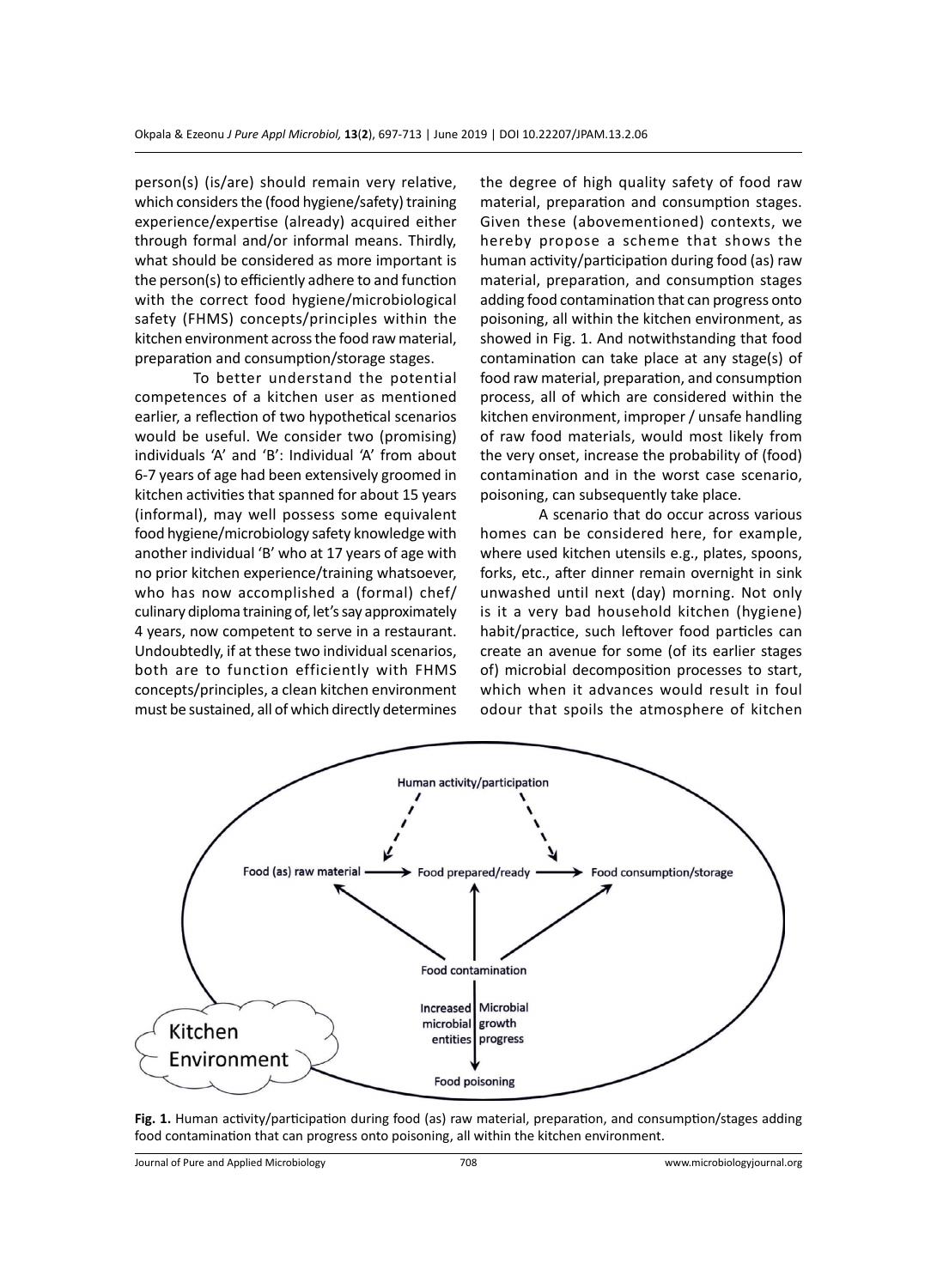environs. Such unwashed used utensils (left in sink) can promote food contamination especially if nearby, there is unfinished food dish (in a pot and on the cooker) to be consumed the very next day (morning). Considering that cooker and sink may likely be near to each other as found in many small-like household kitchens, food contamination can take place, which may well bring about food poisoning. The start of such scenario can be when a kitchen user, in the process of washing such used utensils (if done by hand and little-to-no caution applied), may allow (without any knowledge of its occurrence) little bits of decomposing food particles finding its way between sink and cooking pot surface(s). And from that, through kitchen user's poor handling of leftover food pot, can possibly make the microbial entity on the pot surface gain entry into the food, to bring about either possible contamination and/or even poisoning in a worst case scenario. Clearly, literature has also reiterated that poor hygiene and improper food handling do pose a significant risk of food contamination as well as poisoning. Importantly, persons who handle food (food handlers) are very vital in ensuring food safety as well as preventing disease/illness situations because both poor hygiene and ineffective hand washing remain among significant risk factors of food contamination that result in food poisoning<sup>42</sup>.

Thus, the food hygiene practices which consumers adopt especially while cleaning, cooking, preparation, serving and storage of food are very key in determining the root cause of large number of foodborne diseases/illnesses<sup>34</sup>. Human participation pathway to utilize food hygiene/ microbiological safety (FHMS) concepts/ principles in domestic/ household kitchen is depicted in Figure 2. Essentially, kitchen users should get equipped with (some) knowledge base of FHMS concepts/principles in the view to achieve its effective and efficient application onto domestic/household kitchen components. Acquiring such knowledge base should therefore be considered a pre-requisite step before such FHMS concepts/principles can be constructively, effectively and successfully utilized and sustained within the domestic/household kitchen context(s) and (extended) beyond. Indeed, consumers have a key role to play in the prevention of foodborne disease incidence. Although it is generally believed that consumers do have some awareness about appropriate steps that can prevent spread of foodborne illness/disease especially from the point of preparing up to handling of food, many yet do not put that knowledge and understanding into practice $34$ .

A summary of some do's and don'ts of food hygiene/microbiological safety (FHMS) applicable to domestic/household kitchen is presented in Table 2. Whilst this is not an exhaustive tabulation, it is clear that there is more do's compared with don'ts. If a parent had either changed dippers or used the washroom or taking out the garbage, it is important to wash hands before and after. If gloves are worn, there should be caution because it can catch fire. Generally, cleanliness of kitchen needs to be sustained and can be achieved by observing key basic routines, for example, disposing food scraps properly and removing crumbs, wiping table tops clean with soap, sweeping and wet mopping floors, cleaning all surfaces including handles and knobs, refrigerator handles, ovens, etc. Dishcloths, aprons and towels should be laundered regularly using washing machine. Besides, cutting boards (whether it is either plastic or wood) for example should be cleaned, disinfected after use and allowed to dry properly prior to (any) re-use. Also, can openers, for example, should be cleaned thoroughly immediately after (each) use. Importantly, frozen food must be thawed either in refrigerator, microwave and oven, or by placing sealed packages in cold running water. Importantly also, all kitchen users must adhere to instructions stated, for example, on grocery packs, etc., and place those food items that require either refrigeration and/or freezing as soon as possible after purchase respectively in either refrigerator or freezer<sup>43</sup>. In addition, the essence of storing food in airtight containers is to ensure limited to zero aeration, and importantly, limited to zero exposure to any form of microbial elements. Essentially, whilst all spills should get cleaned immediately to avoid slipping and other (kitchen) accidents, it will largely minimize the incidence and spread of food pathogens<sup>44</sup>.

Home kitchens are well known to serve, not only as storage place(s), but also as multipurpose areas. Kitchen sinks serve the purpose of dishwashing, soaking clothing, washing children, and wetting mops. Whilst food safety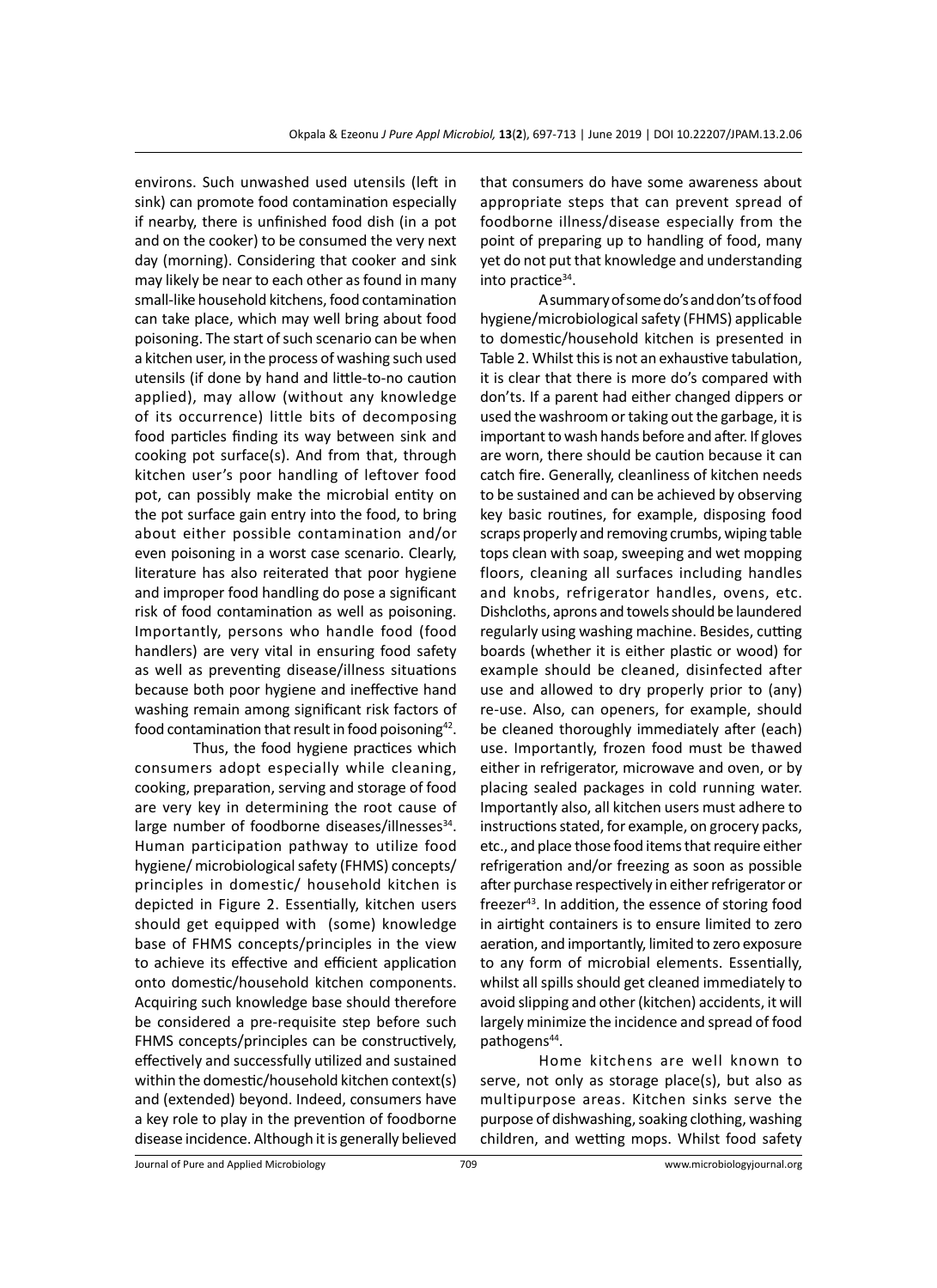chain has the home as the 'last line of defense', it is believed by many that food handling errors are most likely committed by men, either adults younger than 30 years or older than 64 years, and those with at least some post-secondary education<sup>45</sup>. According to ServSafe<sup>®</sup> for instance, if cleaning and sanitizing are to become very effective, it must follow a four-step process. That is to say that surfaces must be cleaned, rinsed, sanitized, and allowed to air dry $12$ . And because most foodborne illnesses appear sporadic, mild, unconfirmed and unreported, researchers believe

**Table 2:** Basic/fundamental do's and don'ts of food hygiene/ microbiological safety (FHMS) applicable to domestic/ household kitchen

|    | Do's                                                                            |    | Dont's                                          |
|----|---------------------------------------------------------------------------------|----|-------------------------------------------------|
| 1) | Wash hands before and                                                           |    |                                                 |
|    | after handling raw food;                                                        |    |                                                 |
| 2) | Cover any cuts with bandage                                                     | 1) | Do not use aprons to dry the hands;             |
|    | and wear clean gloves;                                                          |    |                                                 |
| 3) | Wear hair nets to help prevent                                                  | 2) | Do not smoke in the kitchen;                    |
|    | loose hair from falling on food;                                                |    |                                                 |
| 4) | Use utensils to serve                                                           | 3) | Do not store garbage in the kitchen;            |
|    | food whenever possible;                                                         |    |                                                 |
| 5) | Use clean spoon each time                                                       | 4) | Do not reuse any container or                   |
|    | to sample/taste food;                                                           |    | bowl that has held raw foods;                   |
| 6) | Inspect kitchen for signs                                                       | 5) | Never leave food out for more than              |
|    | of microbiological growth;                                                      |    | two hours, including cut fruits and vegetables; |
| 7) | Inspect kitchen for any                                                         | 6) | Do not keep foods too long to ensure            |
|    | plumbing leaks;                                                                 |    | its usage prior to expiry date;                 |
| 8) | Use effective cleaning agents/                                                  | 7) | Do not overstock the refrigerator;              |
|    | disinfectants;                                                                  |    |                                                 |
| 9) | Make sure cleaning materials                                                    | 8) | Never thaw food in the kitchen table            |
|    | are nearby;                                                                     |    | counter/ top; and                               |
|    | 10) Clean food storage area                                                     | 9) | Do not place any cooked food in                 |
|    | regularly especially for dry food types;                                        |    | same container previously used for raw food.    |
|    | 11) Always use separate cutting                                                 |    |                                                 |
|    | boards for raw meat;                                                            |    |                                                 |
|    | 12) Wash, rinse, sanitize and dry                                               |    |                                                 |
|    | cutting boards/utensils before re-using;                                        |    |                                                 |
|    | 13) Wash lids of canned foods                                                   |    |                                                 |
|    | before opening to keep dirt from getting                                        |    |                                                 |
|    | into the contents;                                                              |    |                                                 |
|    | 14) Store (wet) food packages on plates                                         |    |                                                 |
|    | to prevent its drip on kitchen work top                                         |    |                                                 |
|    | surfaces or other food;                                                         |    |                                                 |
|    | 15) Keep cooked food warmer than 60°C (140°F)                                   |    |                                                 |
|    | or cooler than 4°C (40°F);<br>16) Keep refrigerator set at 4°C (40°F);          |    |                                                 |
|    |                                                                                 |    |                                                 |
|    | 17) Keep frozen food at - 18°C (0°F) or less;                                   |    |                                                 |
|    | 18) Remove garbage regularly and properly;<br>19) Keep garbage tightly covered; |    |                                                 |
|    | 20) Food should be stored in airtight                                           |    |                                                 |
|    | containers; and                                                                 |    |                                                 |
|    | 21) Use microwave approved containers                                           |    |                                                 |
|    |                                                                                 |    |                                                 |

Adapted from these sources:[Refer to Reference 43] https://www.ccohs.ca/oshanswers/prevention/kitchen\_hygiene.html; Accessed 17 April 2019, 23.28 h GMT; [Refer to Reference 44] https://guardian.ng/features/28-tips-for-food-hygieneandkitchensafety/; Accessed 17 April 2019, 21.01 h GMT.

Journal of Pure and Applied Microbiology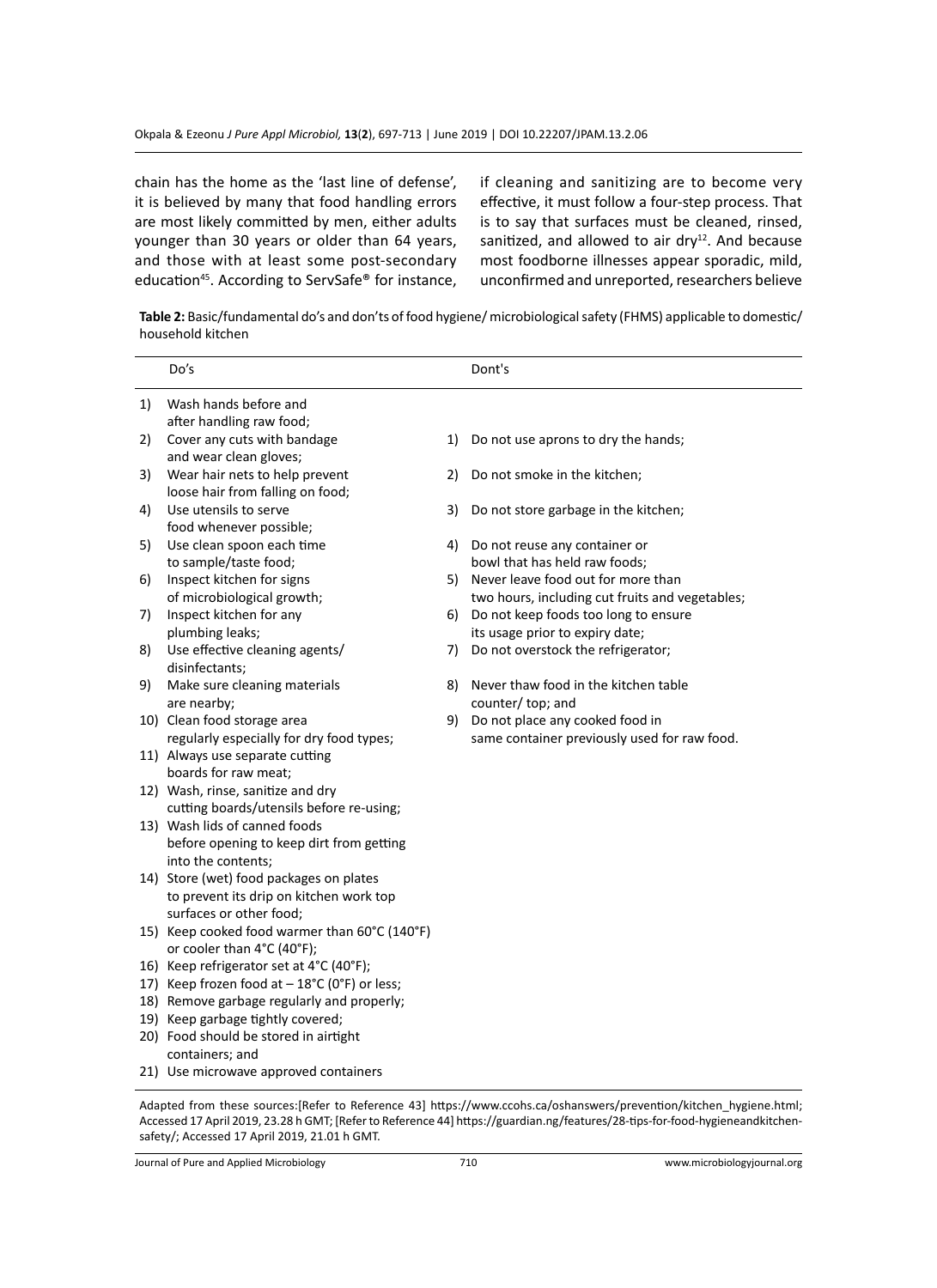

**Fig. 2.** Human participation pathway to utilize food hygiene microbiological safety (FHMS) concepts/ principles in domestic/ household kitchen.

that the cases originating from food handling errors at home could be much higher although many consumers still do not consider the home a place of risk for foodborne illnesses<sup>45</sup>. Certainly, poor food hygiene practices would progress the incidence of foodborne diseases, which makes the implementation of food hygiene training very essential<sup>46</sup>. Besides, it is believed that the most food hygiene training courses may well show to rely heavily on the provision of (useful) information. If food hygiene training were to be made effective, it needs to target (some) change(s) in those behaviors that would most likely result in food-borne illness<sup>47</sup>.

### **CONCLUSION**

A concise review on basics the general public needs to know about food hygiene/ microbiological safety (FHMS) in household kitchens has been performed. There is documented evidence that the kitchen contributes significantly to the incidence and spread of foodborne illnesses and the general public must recognize this fact. With the increasing incidence of foodborne illnesses reported globally, the typical household kitchen, as the last 'line of defense' for consumers, remains among places that require high-level quality practice of food hygiene and microbiological safety. Notwithstanding the factors that bring about food spoilage, how foodborne pathogens are able to either survive and/or thrive on a given food (dish) prepared within the household kitchen should never be underestimated. Therefore, a clean and healthy kitchen is very essential to sustain high quality level of food hygiene microbiological safety. On the other hand, the incidence of microorganisms across kitchen components is largely caused by factors ranging from cross-contamination, wetness of kitchen surface up to resident microbial flora. Given that the 'infectious dose' of many common foodborne pathogens is always very small makes the effectiveness of hand hygiene very important. Because microbial reservoirs can build-up, the application of routine disinfection/sanitization of household kitchen is very essential. Even if food handling errors do arise, the continuous as well as holistic observation of these (abovementioned) do's and don'ts that helps to assure the optimization of FHMS conditions in a typical household kitchen would actually go a long way to help prevent the incidence of foodborne diseases/ illnesses.

# **ACKNOWLEDGEMENTS**

Authors thank Engr. Adetunji Alabi (Masdar Institute-Khalifa University UAE) for his help in the figures. Importantly, authors did not receive any funding to conduct this review.

# **CONFLICT OF INTEREST**

Authors declare that there is no conflict of interest associated with this review study.

# **AUTHORS' CONTRIBUTION**

All authors have made substantial, direct and intellectual contribution to the work and approved it for publication.

# **FUNDING**

None.

# **DATA AVAILABILITY**

All datasets generated or analyzed during this study are included in the manuscript and/or the Supplementary Files.

# **ETHICS STATEMENT**

This article does not contain any studies with human participants or animals performed by any of the authors.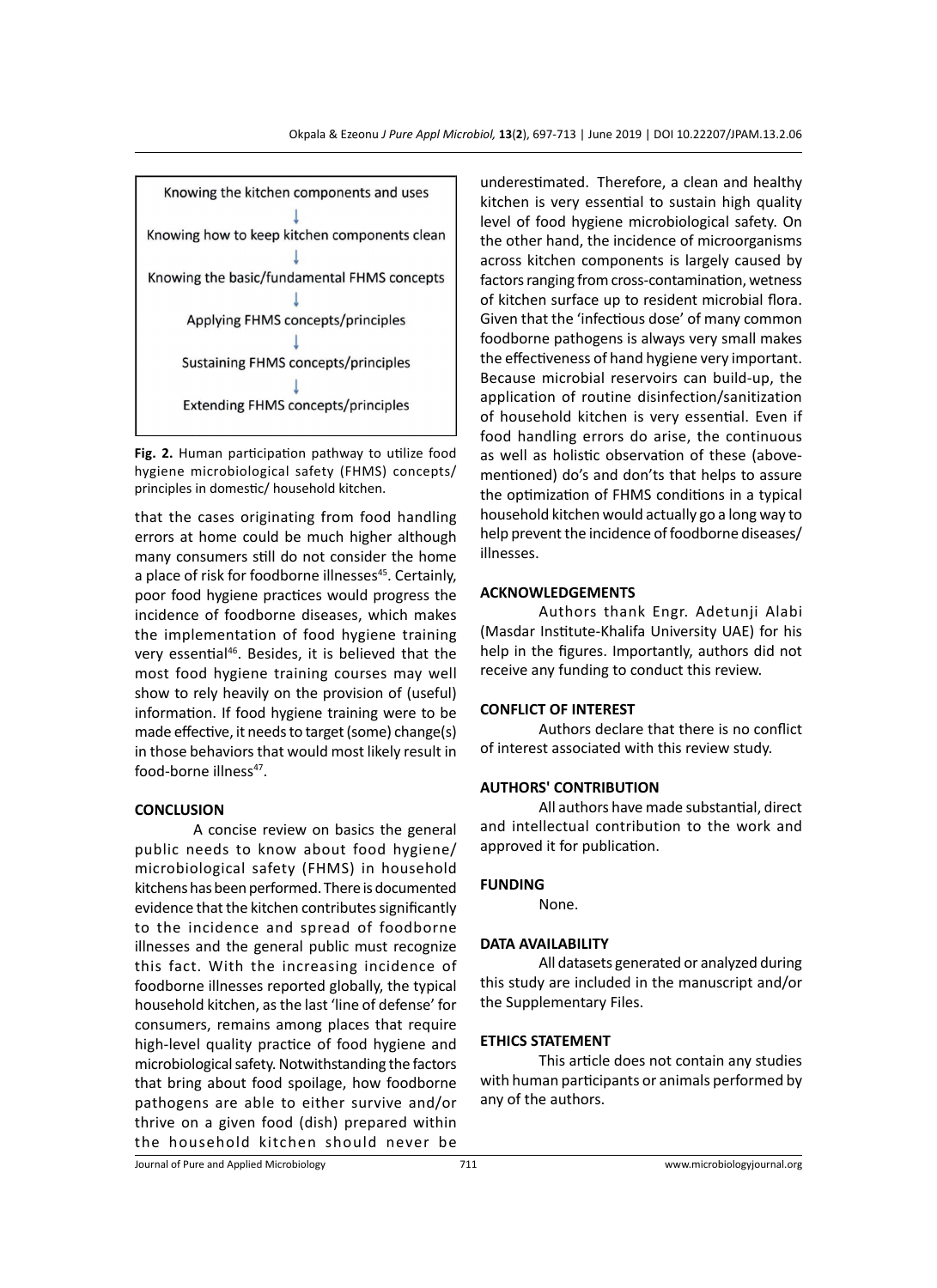#### **REFERENCES**

- 1. Gorman, R., Bloomfield, S., Adley, C.C. A study of cross-contamination of food-borne pathogens in the domestic kitchen in the Republic of Ireland. *Int. J. Food Microbiol.* 2002; **76** (1-2): 143-150.
- 2. Foodborne Outbreaks: In: Centers for Disease Control and Prevention; https://www.cdc.gov/foodsafety/ outbreaks/index.html; Accessed 17 April 2019, 20.41 h GMT.
- 3. Røssvoll, E., Langsrud, S., Bloomfield, S., Moen, B., Heir, E., Møretrø, T. The effects of different hygiene procedures in reducing bacterial contamination in a model domestic kitchen. J*. Appl. Microbiol.* 2015; **119**: 582-593.
- 4. Be Smart. Keep Foods Apart. Don't Cross Contaminate; https://www.fsis.usda.gov/wps/portal/fsis/topics/ food-safety-education/get-answers/food-safety-factsheets/safe-food-handling/be-smart-keep-foodsapart/CT\_Index, Accessed 17 April 2019, 09.11 h GMT.
- 5. Lund, B.M. Microbiological Food Safety for Vulnerable People. *Int. J. Environ. Res. Public Health* 2015; **12**(8): 10117-10132.
- 6. Food Safety: In World Health Organization; https:// www.who.int/foodsafety/areas\_work/food-hygiene/ en/; Accessed 17 April 2019, 09.33 h GMT.
- 7. What is Food Safety? In Australian Institute of Food Safety; https://www.foodsafety.com.au/resources/ articles/what-is-food-safety; Accessed 17 April 2019, 09.27 h GMT.
- 8. Food Poisoning Prevention: In Better Health Channel of Victoria State Government of Australia; https:// www.betterhealth.vic.gov.au/health/healthyliving/ food-poisoning-prevention; Accessed 17 April 2019, 09.31 h GMT
- 9. Foodborne Diseases: In World Health Organization; https://www.who.int/topics/foodborne\_diseases/en/; Accessed 17 April 2019, 09.34 h GMT
- 10. Foodborne Illnesses: In National Institute of Diabetes and Digestive and Kidney Diseases; https://www. niddk.nih.gov/health-information/digestive-diseases/ foodborne-illnesses; Accessed 17 April 2019, 09.37 h GMT.
- 11. Oral Health: Centers for Disease Control and Prevention; In https://www.cdc.gov/oralhealth/ infectioncontrol/glossary.htm; Accessed 17 April 2019, 10.08 h GMT.
- 12. Cleaning Vs Sanitizing; In ServSafe® https://www. servsafe.com/ServSafe/media/ServSafe/Documents/ poster\_11.pdf; Accessed 17 April 2019, 09.47 h GMT.
- 13. Microbial Growth (Power Point Presentation {Anonymous}); https://www.lamission.edu/ lifesciences/lecturenote/mic20/Chap06Growth.pdf; Accessed 17 April 2019, 09.51 h GMT.
- 14. Venter, P., Shale, K., Lues, J.F.R., Buys, E.M. Microbial proliferation and mathematical indices of vacuumpacked bovine meat. Journal of Food Processing and Preservation 2006; 30(4): 433-448.
- 15. Food or water borne illnesses: In health.vic (Victoria Hub for Health Services and Business) of Victoria State Government of Australia; https://www2. health.vic.gov.au/public-health/infectious-diseases/ disease-information-advice/food-water-borne-illness;

Accessed on 17 April 2019, 20.47 h GMT.

- 16. Normal bacterial Flora on hands In WHO Guidelines on Hand Hygiene in Health Care: First Global Patient Safety Challenge Clean Care Is Safer Care; https:// www.ncbi.nlm.nih.gov/books/NBK144001/; Accessed 17 April 2019, 10.12 h GMT.
- 17. Davey, M.E., O'toole, G.A. Microbial Biofilms: from Ecology to Molecular Genetics. *Microbiol. Molecular Biol. Rev.* 2001; **64**(4): 847-867.
- 18. Signs and Symptoms; In Nature: http: //www.nature. com/subjects/signs-and-symptoms; Accessed on 04 June 2019, 14.10 h GMT.
- 19. Nall, R. Everything You Should Know About Nausea. In HealthLine, Medically reviewed by Saurabh Sethi on April 30, 2019, (http: //www.healthline.com/health/ nausea; Accessed 04 June 2019, 14.15 h GMT).
- 20. Whitlock, J. Bacteremia Causes and Diagnosis. In: Verywellhealth, Updated May 12, 2019 (http://www. verywellhealth.com/bacteremia-defined-3157048, Accessed 04 June 2019, 14.19 h GMT).
- 21. Torrey, T. Difference Between Sepsis and Septicemia – One is the cause and the other is the effect. In Verywellhealth, Updated in December 07, 2018, (http://www.verywellhealth.com/sepsis\_and\_ septicemia-2615130; Accessed 04 June 2019, 15.22 h GMT).
- 22. McGill, M. What you should know about diarrhea. In MedicalNewsToday; Last Updated 28 November 2017 (https://www.medicalnewstoday.com/ articles/158634.php, Accessed 19 June 2019, 09.40 h GMT).
- 23. Blake, K. What Causes Hemorrhage? In: Healthline (http://www.healthline.com/symptom/hemorrhage, Reviewed medically on October 28, 2016; Accessed 11 June 2019, 12.40 h GMT).
- 24. Pathogenicity vs Virulence http://www.tulane. edu/~wiser/protozoology/notes/pth.html; Accessed 07 June 2019, 00.24 h GMT
- 25. Heredia, N., Garcia, S. Animals as sources of food-borne pathogens: A review. *Animal Nutr.* 2018; **4**(3): 250-255.
- 26. Chlebicz, A., lizewska, K. Campylobacteriosis, Salmonellosis, Yersiniosis, and Listeriosis as Zoonotic Foodborne Diseases: A Review. *Int. J. Environ. Res. Public Health*, 2018; **15**, 863; doi: 10.3390/ ijerph15050863.
- 27. Dhama, K., Rajagunalan, S., Chakraborty, S., Verma, A.K., Kumar, A., Tiwari, R., Kapoor, S. Food-borne Pathogens of Animal Origin – Diagnosis, Prevention, Control and Their Zoonotic Significance: A Review. *Pak. J. Biol. Sci.* 2013; **16**(20): 1076-1085
- 28. Sharma, M., Eastridge, J., Mudd, C. Effective household disinfection methods of kitchen sponges. *Food Control* 2009; **20**:310-313.
- 29. Teixeira, P., Lima, J., Azeredo, J., Oliveira, R. Adhesion of *Listeria monocytogenes* to materials commonly found in domestic kitchens. *Int. J. Food Sci. Technol.* 2008; **43**: 1239-1244.
- 30. Oliveira, K., Oliveira, T., Teixeira, P., Azeredo, J., Henriques, M., and Oliveira, R. Comparison of the Adhesion Ability of Different *Salmonella* Enteritidis Serotypes to Materials Used in Kitchens. *J. Food Protect.* 2006; **69** (10), 2352-2356.